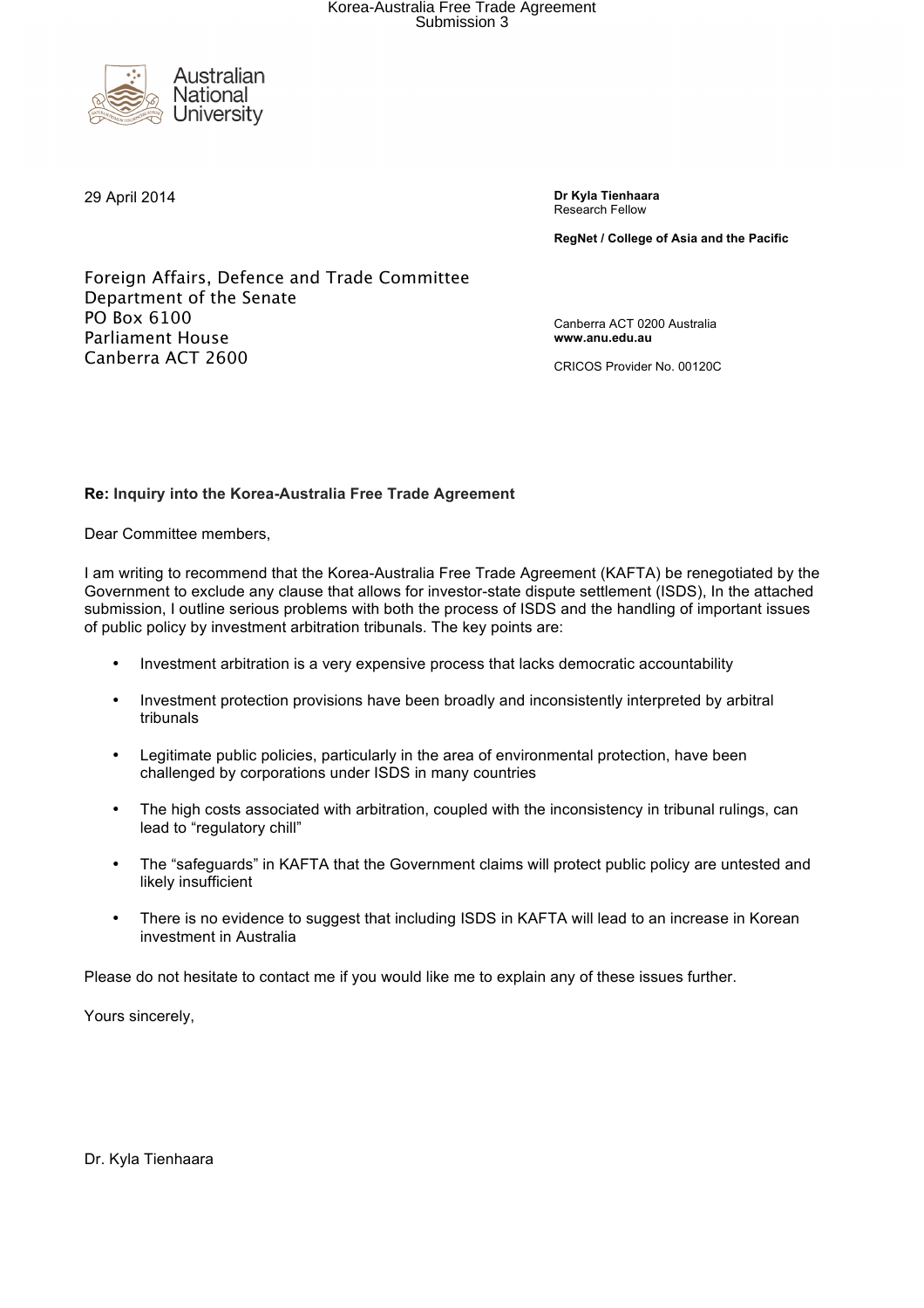Korea-Australia Free Trade Agreement Submission 3

# **Investor-State Dispute Settlement in the Korea-Australia Free Trade Agreement**

Submission to the to the Senate Foreign Affairs, Defence and Trade References Committee

29 April 2014

**Dr. Kyla Tienhaara**

*Regulatory Institutions Network Australian National University*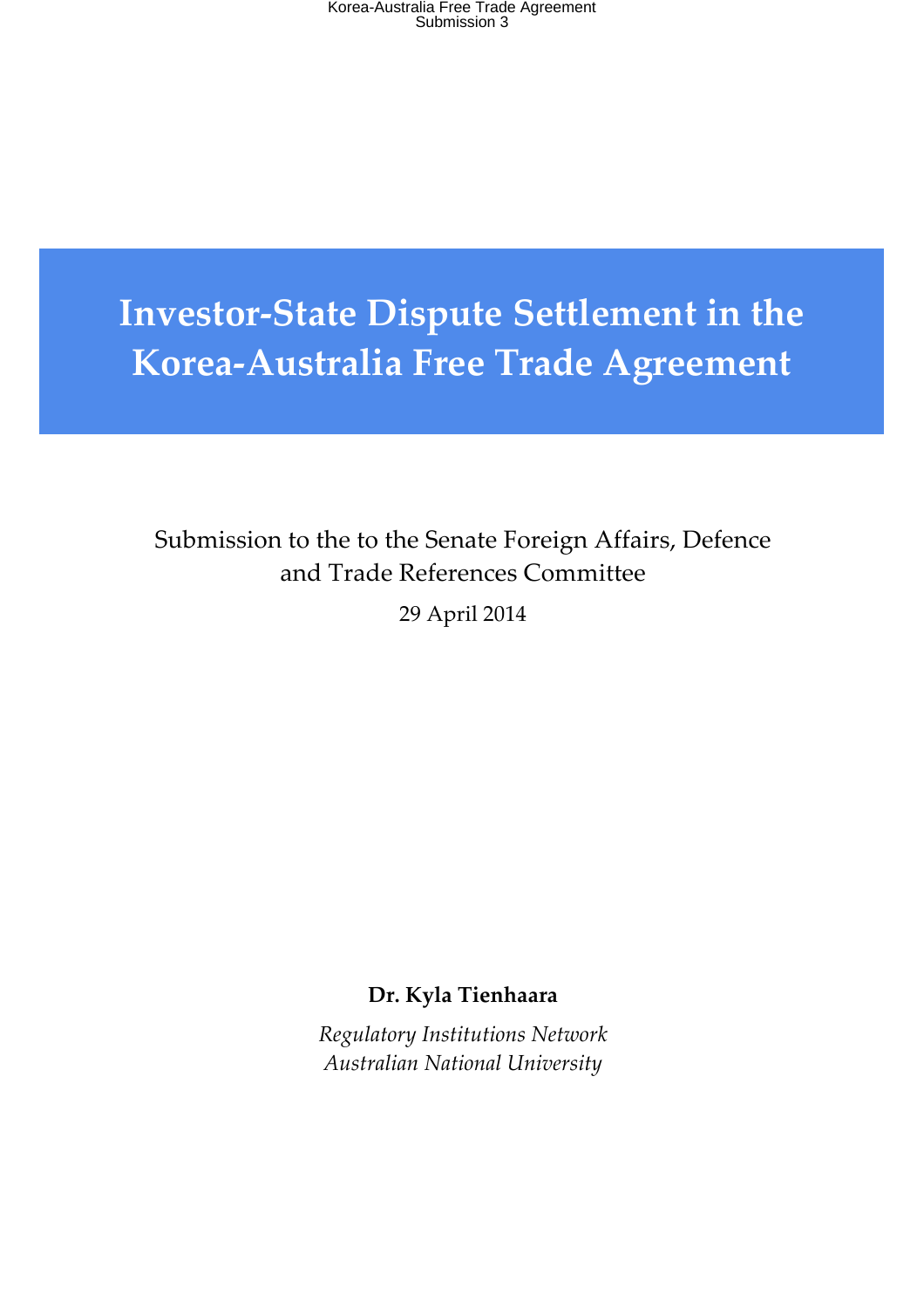This submission recommends that the Korea-Australia Free Trade Agreement (KAFTA) be sent back to the negotiating table for removal of any clause permitting investor-state dispute settlement (ISDS). The submission outlines serious problems with both the process of ISDS and the handling of important issues of public policy by investment arbitration tribunals. The key points are:

- $\triangleleft$  Investment arbitration is a very expensive process that lacks democratic accountability
- $\triangleleft$  Investment protection provisions have been broadly and inconsistently interpreted by arbitral tribunals
- $\triangleleft$  Legitimate public policies, particularly in the area of environmental protection, have been challenged by corporations under ISDS in many countries
- $\triangleleft$  The high costs associated with arbitration, coupled with the inconsistency in tribunal rulings, can lead to 'regulatory chill'
- v KAFTA's 'safeguards' are largely untested and likely insufficient
- $\triangleleft$  There is no evidence that including ISDS in KAFTA will lead to an increase in Korean investment in Australia

### **Summary Introduction**

Over the last fifteen years there has been an explosive increase of investor-state disputes resolved in international arbitration. Many of these disputes have revolved around public policy measures and have implicated sensitive issues such as access to drinking water, mining development on sacred indigenous sites, health warnings on cigarette packaging and restrictions on the use of dangerous chemicals.1 This has sparked a debate within academic and policy circles about whether international trade and investment agreements infringe on a government's 'right to regulate'.

Concerns about the public policy implications of investor-state dispute settlement arose during the negotiation of the Australia-United States Free Trade Agreement (AUSFTA) and are reflected in the final text of the investment chapter of that agreement.2 AUSFTA does not contain a standard ISDS clause. The decision of the Howard Government to exclude such a clause from the agreement can be linked to widespread opposition to ISDS from both civil society and Australian state governments.<sup>3</sup>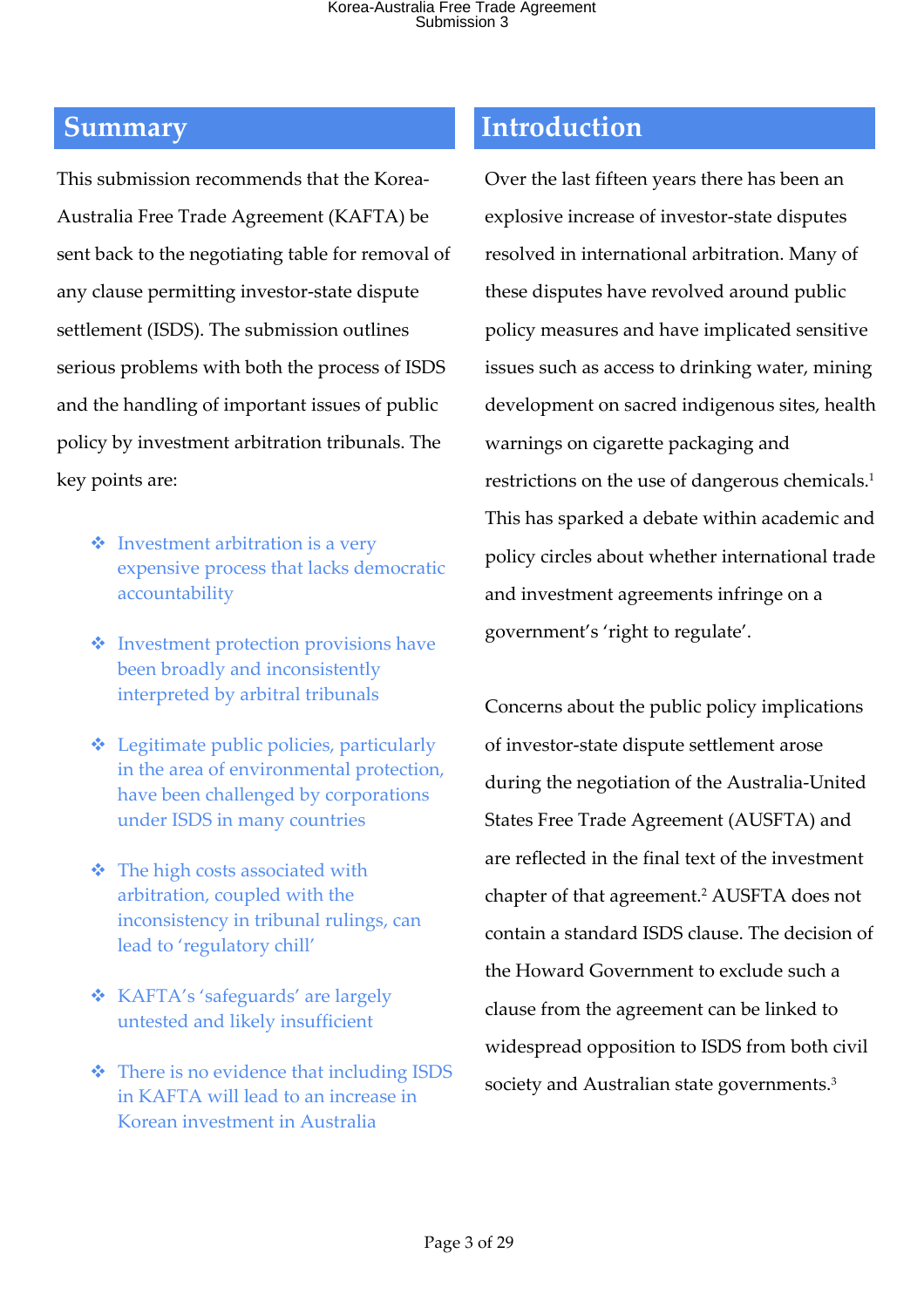### Korea-Australia Free Trade Agreement Submission 3

The Gillard Government, following the recommendations of the Productivity Commission, decided to cease the practice of including ISDS clauses in trade agreements and took a strong position on this issue in the ongoing negotiations for the Trans Pacific Partnership Agreement (TPP).

The Abbott Government has abandoned this policy and has stated that it will approach ISDS provisions in trade agreements on a case-bycase basis. The KAFTA contains an ISDS clause but recently signed deal with Japan reportedly does not.

### **Concerns with Process**

Historically, disputes between foreign investors and host states were resolved in local courts. However, in the 1960s an international system emerged that allowed investors to take claims against governments before arbitral panels. This system was developed through the inclusion of clauses on ISDS first in bilateral investment treaties (BITs) and later in bilateral and plurilateral trade agreements that contained chapters on investment protection. Collectively, BITs and investment chapters of

trade agreements are referred to as international investment agreements (IIAs).

Although ISDS has been around for a long time, only a handful of cases emerged prior to the mid-1990s. Thereafter, the frequency of disputes increased rapidly and as of the end of 2013 the total number of known cases had reached 568.4 The large number of disputes can be attributed in part to the proliferation of BITs (there are now estimated to be more than 3000 worldwide) but also to recent arbitral interpretations of provisions in IIAs, which have both broadened the range of potential claims that can be made against a state and increased investor interest in this form of dispute settlement.

An international 'investment court' to deal with investor-state disputes has not been established and, as there is no multilateral agreement on investment, nothing comparable to the World Trade Organization Dispute Settlement Understanding has been set up. Instead, IIAs refer to one or more sets of procedural rules, which can be used for the creation and function of one-off arbitral panels.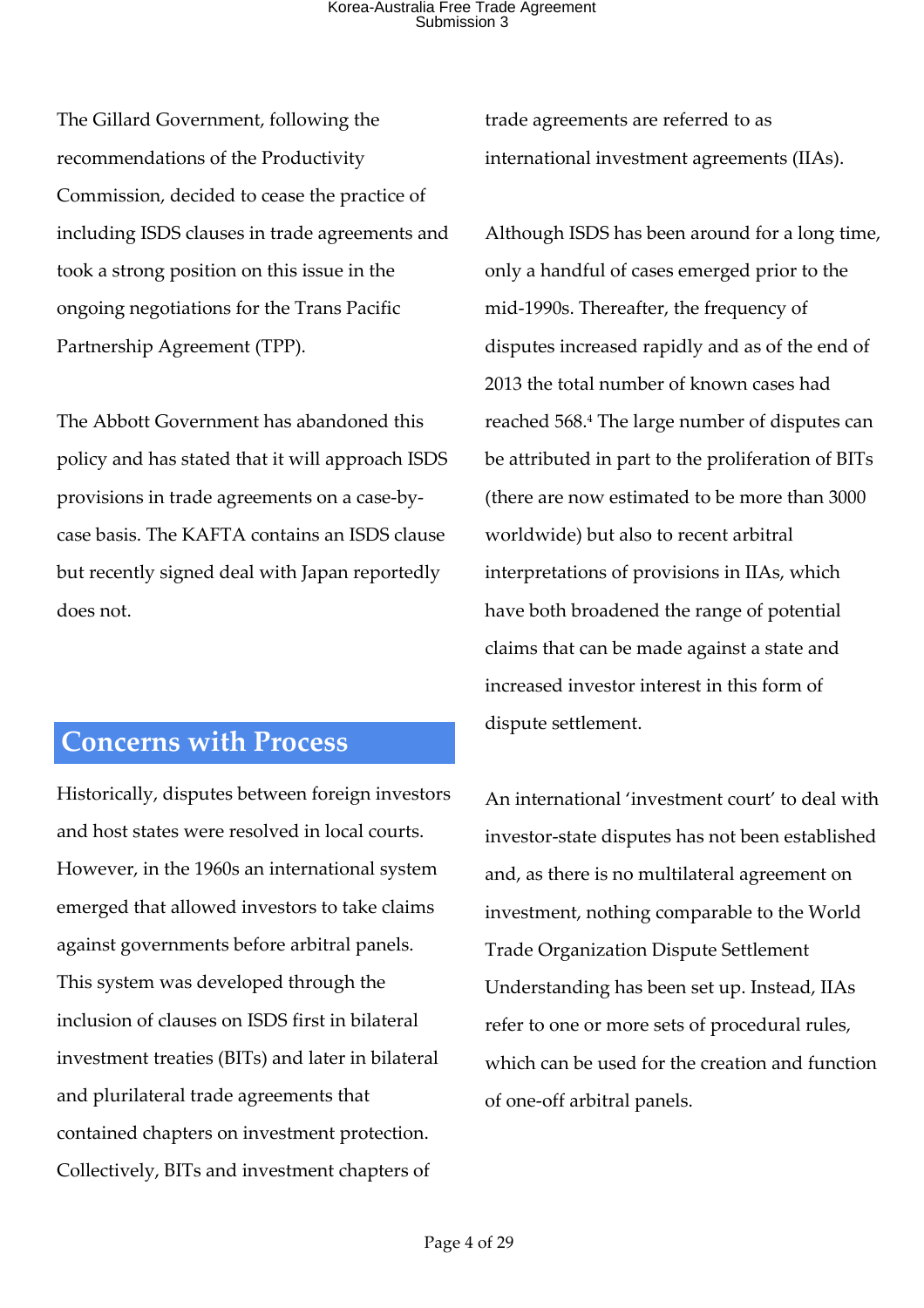The rules most commonly referred to in IIAs are those developed by the UN Commission on International Trade Law (UNCITRAL)<sup>5</sup> and the International Centre for the Settlement of Investment Disputes (ICSID).<sup>6</sup> These are the rules specifically referred to in KAFTA, though the parties are also given the option to use any other arbitration rules that they can mutually agree upon.

The UNCITRAL rules are ad hoc and no organisation keeps track of disputes where they are applied. On the other hand, ICSID, a part of the World Bank Group, maintains a website with relevant details about disputes in which its rules are utilised and posts tribunal awards if they are made public.<sup>7</sup> Although ICSID was established in 1966, the first ICSID arbitral tribunal did not convene until 1972 and the pace of cases brought before the Centre remained slow for decades.8 It is only in the last fifteen years that the caseload of ICSID has increased sharply. Between 2001 and 2006, the number of disputes filed under ICSID was 150% of the total number of cases filed over the first 35 years that the Centre was in existence.<sup>9</sup>

In a typical case, regardless of whether ICSID or UNCITRAL rules are chosen, an investment

arbitral tribunal will have three members: one chosen by the investor, one chosen by the state and a third that is mutually agreed upon and will act as president. It is not only barristers and retired judges that are frequently appointed as arbitrators, but also professors, who in many cases also have careers as leading private lawyers.10 In fact, it is entirely possible for an individual to act as a legal representative for a respondent or claimant in one case, and an arbitrator in another.<sup>11</sup>

It has been said that 'the awards of arbitrators are more widely enforceable than any other adjudicative decision in public law'.12 IIAs often explicitly obligate states to recognize awards, thus allowing investors to seek enforcement in the local courts of the host state.13 Furthermore, where an IIA provides for enforcement under the ICSID Convention, an investor can seek enforcement in the domestic courts of any state party to the Convention. Article 54 of the ICSID Convention stipulates that each Contracting

*'the awards of arbitrators are more widely enforceable than any other adjudicative decision in public law'*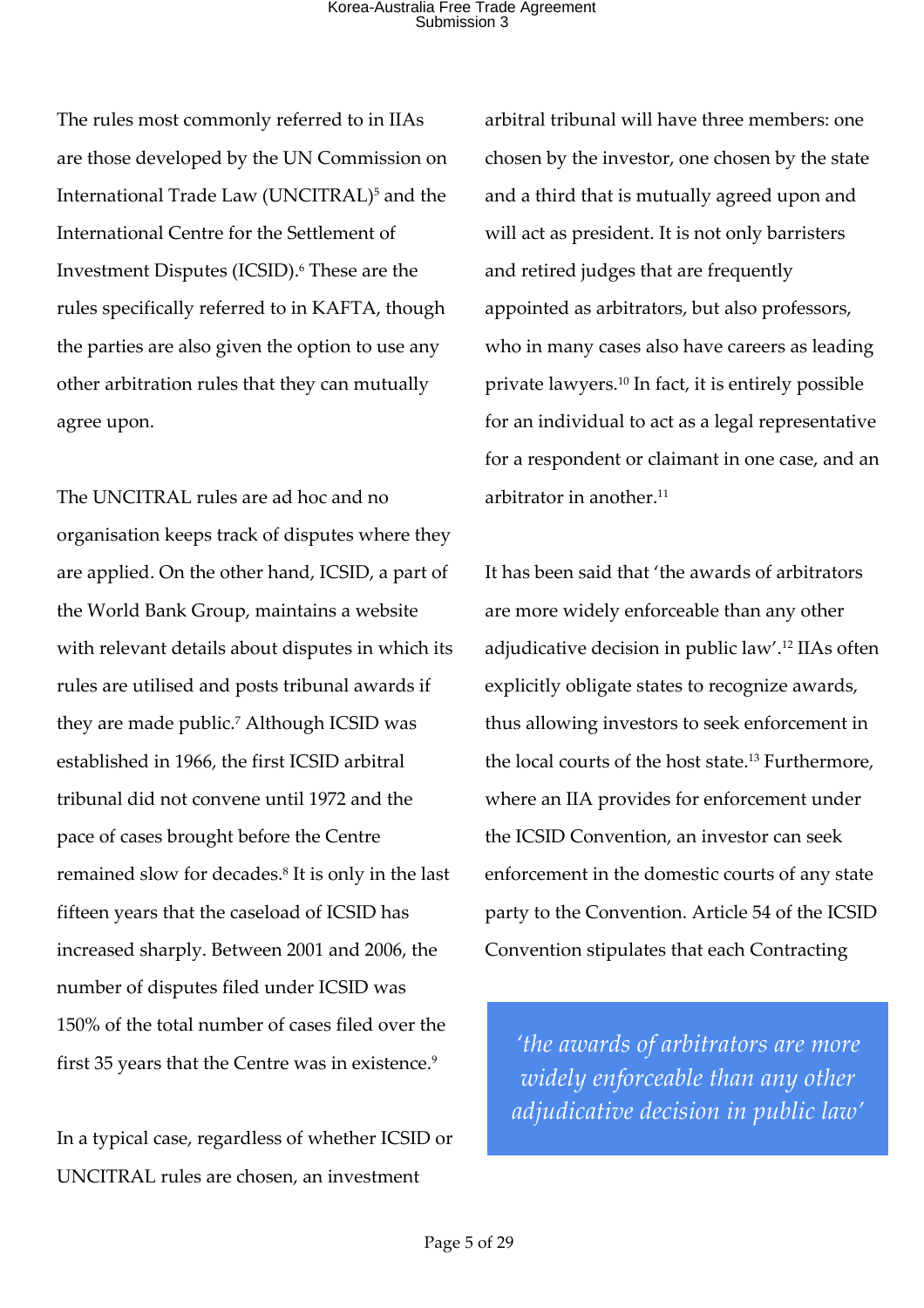State shall recognize an ICSID award as binding and enforce the pecuniary obligations imposed by that award within its territory as if it were a final judgment of a domestic court. Awards may also be enforceable under other arbitration treaties such as the New York Convention. The New York Convention is similar to the ICSID Convention in that it requires courts in contracting states to enforce arbitral awards. Australia has ratified both the ICSID and the New York conventions.

KAFTA deals with one of the major complaints that have been made about the process of ISDS; that it lacks transparency. The agreement provides for the publication of documents, decisions, and awards and stipulates that tribunal proceedings will be public. These are important measures; however, there are other problems with the process of ISDS that have not been addressed in KAFTA:

v **Institutional Bias & Conflicts of Interest** Only investors can initiate an investor-state dispute under an IIA, and thus the system requires their continued participation in order to survive. As investors will obviously only participate if they see that it is in their interest to do so, it is unsurprising that many observers suggest that there is an inherent pro-investor bias in the system.

The means by which arbitrators are chosen and rewarded for their services also creates the appearance of a biased system. Court judges have no financial stake in the outcome of the cases they preside over. Arbitrators, on the other hand, are not only chosen by the parties to the dispute, they are also paid by the hour with no time limits on proceedings. Such incentives inevitably favour the party advancing the claim (i.e., the investor), even if unintentionally.<sup>14</sup>

The fact that individuals can act as both arbitrators and counsel in different cases is also problematic as they may 'consciously or unconsciously' make decisions as arbitrators that will further their client's interests in another case.15 Furthermore, even when such a direct conflict of interest does not exist, a large number of arbitrators work for law firms with corporate clients that have a direct stake in the interpretation of IIAs.16

#### v **Inconsistency**

Awards rendered in investment arbitration are only binding on the parties involved in the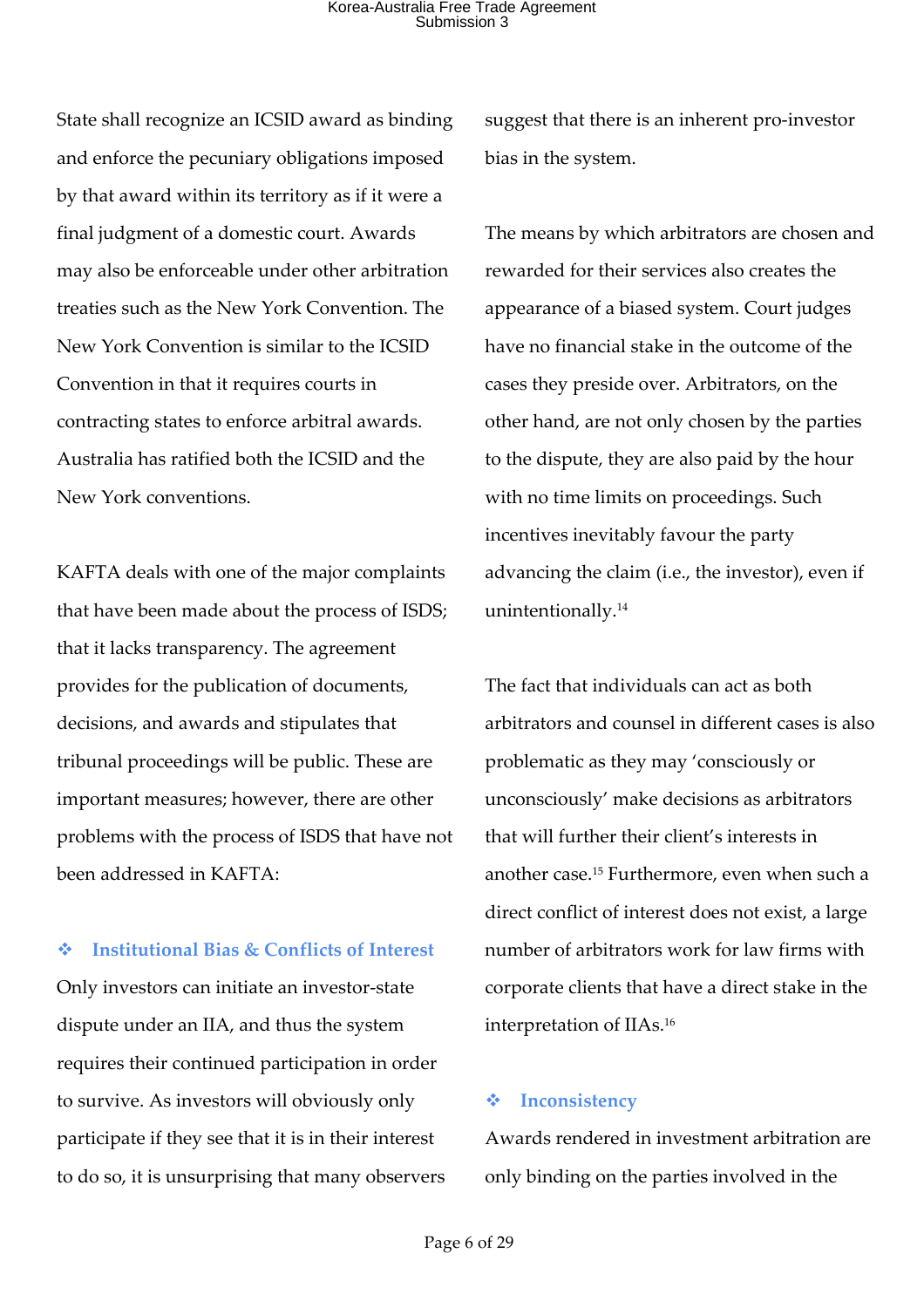dispute: the rulings of tribunals are said to have no *stare decisis*. Hence, tribunals do not have to base their decisions on the decisions of previous tribunals. Furthermore, unlike in the realm of trade disputes, there is no appellate body to ensure consistent interpretation of international investment law. As a result, there have been cases where several awards have been issued addressing the same facts where panels have reached diverging conclusions. This has led to what some have termed a 'legitimacy crisis' in international investment arbitration.17

This problem is compounded by the ambiguous nature of the provisions found in IIAs (e.g. the requirement to provide 'fair and equitable treatment', see further below). When the outcome of arbitration is uncertain, states that are faced with a threat of arbitration are more likely to settle investor claims, often at the expense of public policy (see further discussion of 'regulatory chill' below).

The 'possibility' of a bilateral appellate mechanism being developed in the future is mooted in Annex 11-E of KAFTA. However, similar aspirational statements in other agreements have failed to result in the development of any appeals process.

#### v **High Costs**

The ICSID Secretariat charges a fee for the lodging of a request for arbitration (US\$25,000), for any interpretation, revision or annulment of an arbitral award rendered pursuant to the Convention (US\$10,000), for the administration of a dispute (US\$32,000 per year plus out of pocket expenses), and for the appointment of an arbitrator or decisions on the challenge of an arbitrator in arbitrations not conducted under the Convention or Additional Facility Rules.18 ICSID Arbitrators receive reimbursement for any direct expenses reasonably incurred in the course of the arbitration, and unless otherwise agreed between them and the parties, a fee of US\$3,000 per day of meetings or other work performed in connection with the proceedings. The tribunal in an ICSID case is free to determine how the costs of the arbitration, and the legal fees of the parties, should be distributed in the award.<sup>19</sup>

The UNCITRAL Rules provide that the arbitral tribunal shall fix the costs of arbitration in its award.20 There is no ceiling for arbitrator fees under the UNCITRAL Rules, though it is stipulated that they 'shall be reasonable in amount, taking into account the amount in dispute, the complexity of the subject-matter,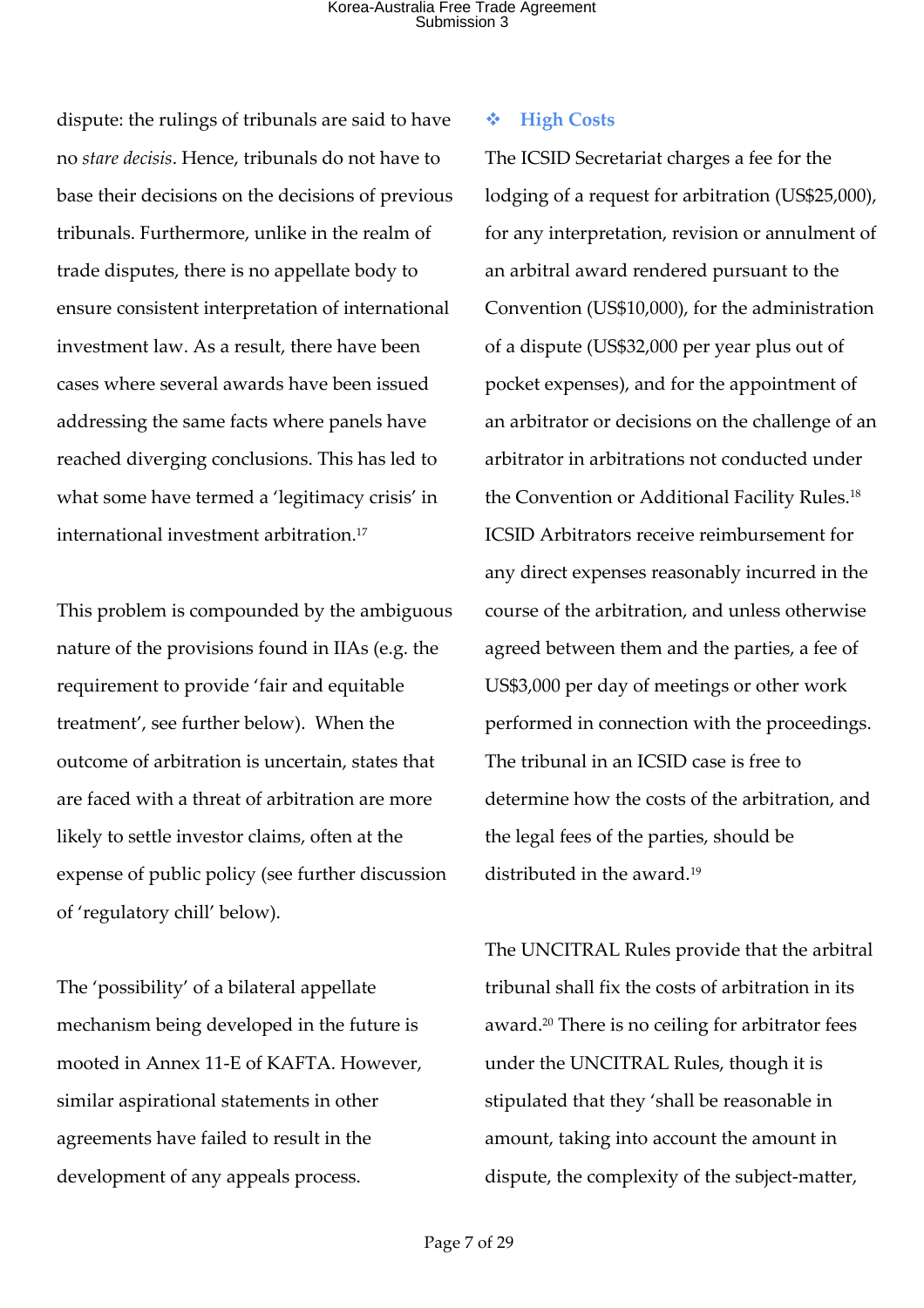the time spent by the arbitrators and any other relevant circumstances of the case'.21 It is also suggested that the 'costs of arbitration shall in principle be borne by the unsuccessful party'.22 However, the arbitral tribunal may choose to divide the costs, including legal fees, between the parties, taking into account the circumstances of the case.

Institutional fees and arbitrator fees make up a small proportion of the total costs of an investor-state dispute (on average about 2% and 18% respectively). The costs of legal counsel and expert witnesses accounts for the remainder. In 2005, UNCTAD reported that companies have been known to spend up to US\$4 million on lawyers' and arbitrators' fees for an investor-state dispute, and countries can expect an average tribunal to cost US\$400,000 or more in addition to the US\$1–2 million in legal fees.23 Costs have since skyrocketed and a more recent UNCTAD report (2010) documents several cases where the state party's costs

*An OECD survey shows that legal and arbitration costs for the parties in recent ISDS cases have averaged over US\$8 million with costs exceeding US\$30 million in some cases.*

exceeded US\$4 million. <sup>24</sup> An OECD survey shows that legal and arbitration costs for the parties in ISDS cases have averaged over US\$8 million with costs exceeding US\$30 million in some cases.25 Argentina has reportedly spent US\$12 million in the jurisdictional phase of an ongoing case26 and Turkey was required to pay approximately US\$13.5 million in costs in one dispute, which far outweighed the compensation (~\$US 9.1 million) it was ordered to pay the investor.<sup>27</sup>

In addition to the procedural costs associated with international arbitration, there is the issue of damages. Tribunals are given a significant degree of discretion to determine damages, which may include a company's 'lost future profits'. The Czech Republic was obliged to pay more than US\$350 million in compensation to a Dutch investor, which according to one report meant a near doubling of the country's public sector deficit.28 The largest awards from 2012 and 2013 include: US\$1.77 billion plus pre- and post-award compound interest (*Occidental* v. *Ecuador II*) – the largest award in ISDS history; US\$935 million plus interest (*Mohamed Abdulmohsen Al-Kharafi & Sons Co.* v. *Libya* – the second largest award in ISDS history); US\$136.13 million plus compound interest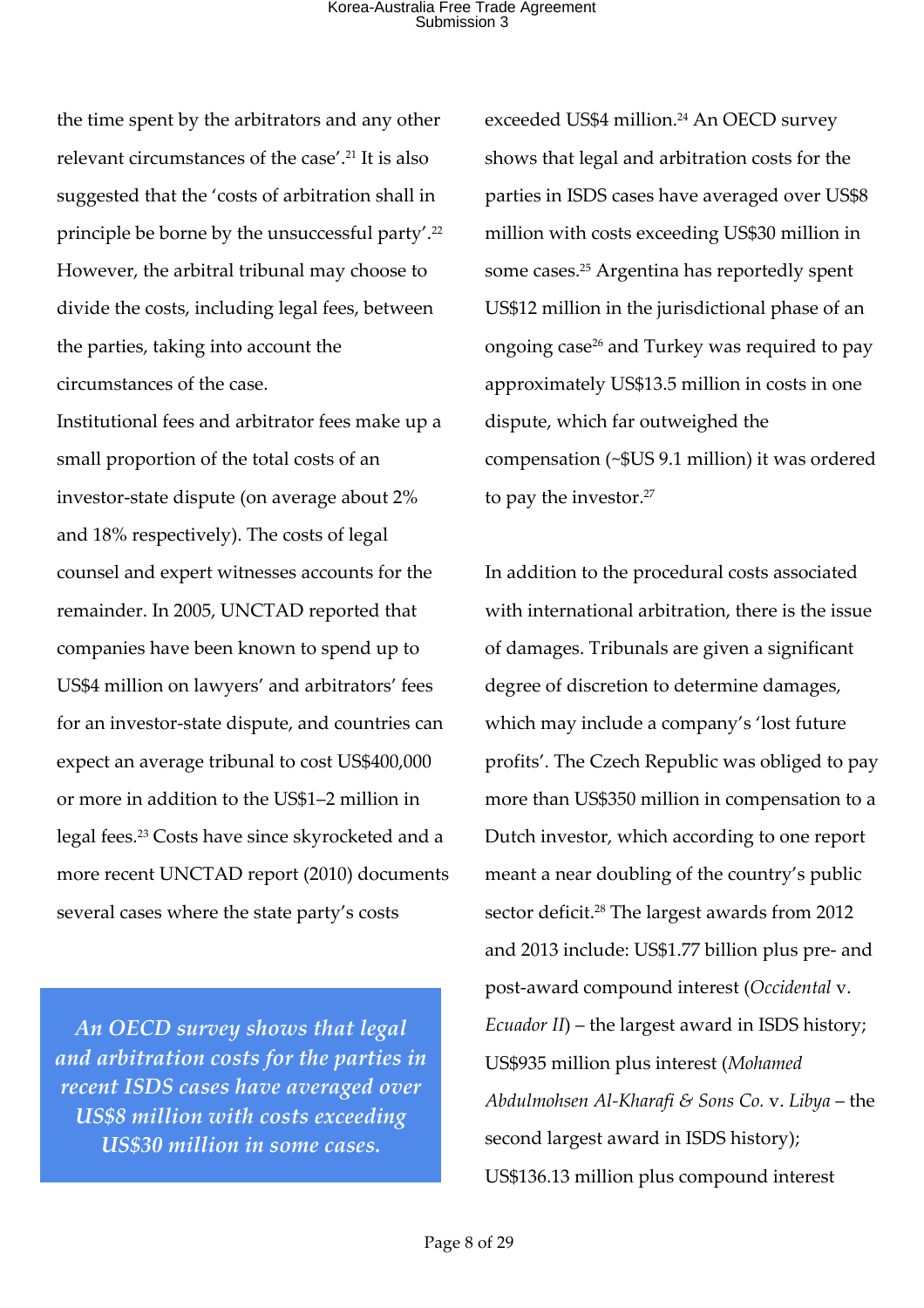(*EDF* v. *Argentina*); and US\$60.36 million plus interest (*Deutsche Bank* v. *Sri Lanka*). 29

### **Threats to Public Policy**

IIAs cover discrimination (national treatment and most favoured nation treatment), the international minimum standard of treatment (including 'fair and equitable treatment'), and expropriation. Measures to prevent discrimination have potential implications for regulation, but it is the minimum standard of treatment/fair and equitable treatment and clauses on expropriation that have generated the most discussion in academia and caused the greatest concern amongst regulators and the broader public.

#### v **The Minimum Standard & Fair and Equitable Treatment**

The international minimum standard can essentially be thought of as a 'floor', below which the treatment of foreign investors should not fall. It has long been debated whether or not such a minimum standard exists in customary international law. Defining the precise nature and content of the standard remains quite problematic, as it is rarely laid out explicitly in the texts of IIAs. Referring to cases on state

responsibility, one could conclude that the standard potentially relates to three areas: compensation for expropriation; responsibility for destruction or violence by non-state actors; and denial of justice.<sup>30</sup> However, as expropriation is dealt with separately in IIAs (see below), and responsibility for destruction or violence is usually covered by reference to 'full protection and security', the only content unique to the minimum standard, in this view, would be 'denial of justice'. The principle of denial of justice derives from customary international law and relates to the conduct of national courts.

The real controversy arises when tribunals interpret the minimum standard as requiring treatment beyond that which is established in customary international law. In this respect, it is the seemingly harmless reference to 'fair and equitable treatment' (often included in the minimum standard clause) that has caused considerable difficulty for governments. Scholars, arbitrators and lawyers have fiercely debated whether this language should be read as further explication of the minimum standard or instead as an additional requirement. The issue is complicated by the fact that some treaties include a reference to fair and equitable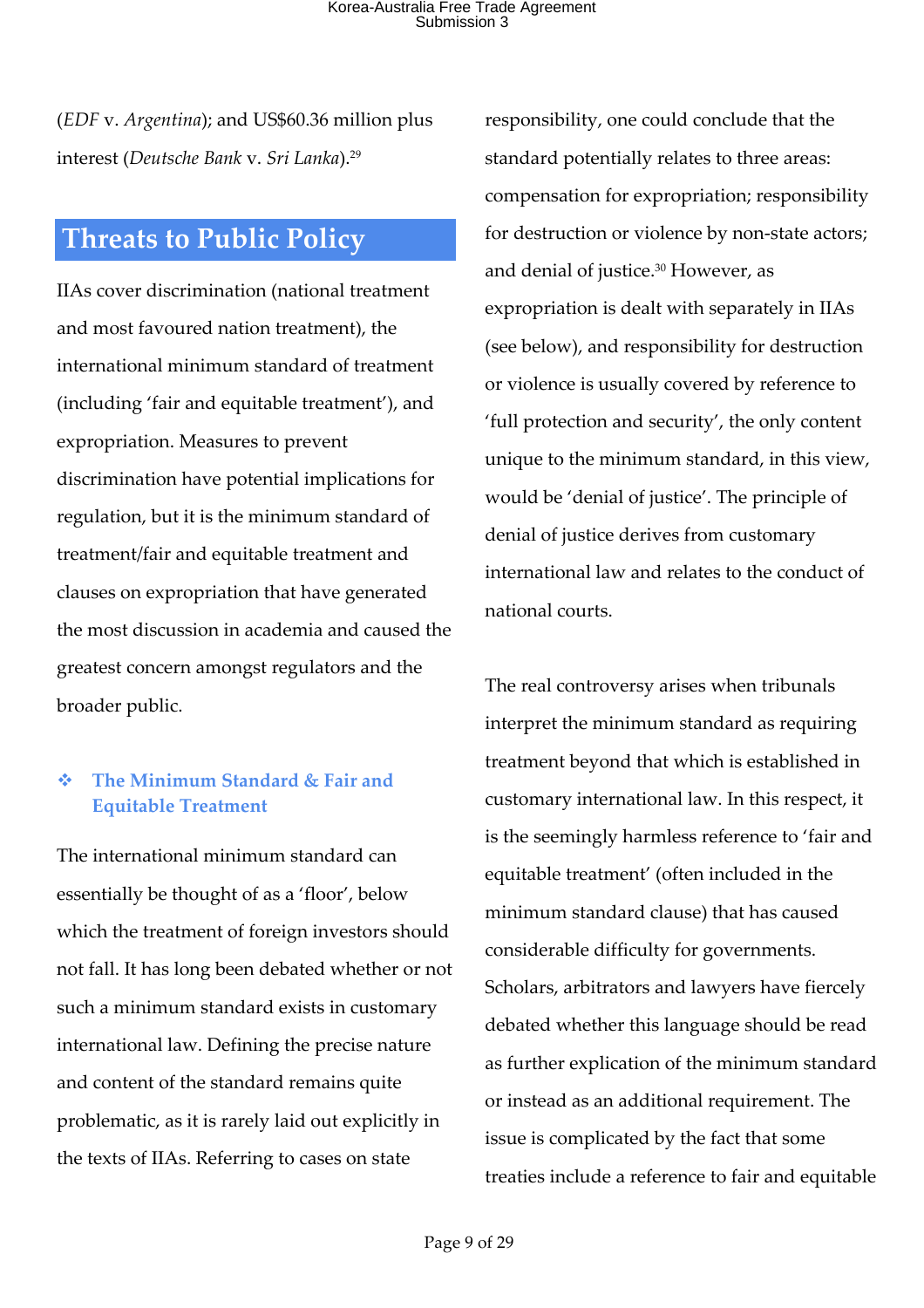treatment without any mention of the minimum standard or customary international law, suggesting that it can be an autonomous treaty standard.

Those that view that fair and equitable treatment as a discrete standard argue that tribunals should test government measures against its 'plain meaning'. However, this is problematic given that, as an UNCTAD report suggests: 'the concepts "fair" and "equitable" are by themselves inherently subjective and therefore lacking in precision'.31 Despite this, there appears to be broad support for the plain meaning approach in the investment law literature and in arbitral jurisprudence.32 Following a review of arbitral awards, Westcott concluded that 'ensuring stability of the business and legal framework is now an established element of fair and equitable treatment'.33 The International Law Association (ILA) International Law on Foreign Investment Committee goes even further with its suggestion that 'certain elements of an emergent standard of review of administrative action appear to be taking shape' which reflect 'contemporary approaches to good governance'.34 In the view of the Committee, fair and equitable treatment requires quite

significant obligations on the part of the host

#### state:

it is now reasonably well settled that the standard requires a particular approach to governance, on the part of the host country, that is encapsulated in the obligations to act in a consistent manner, free from ambiguity and in total transparency, without arbitrariness and in accordance with the principle of good faith. In addition, investors can expect due process in the handling of their claims and to have the authorities act in a manner that is nondiscriminatory and proportionate to the policy aims involved. These will include the need to observe the goal of creating favourable investment conditions and the observance of the legitimate commercial expectations of the investor.35

It is clear that a very wide array of government actions, and indeed inactions, could fall within the purview of such a capacious standard. It is, therefore, unsurprising that fair and equitable treatment is considered by some to be 'the most important standard, from the perspective of investor protection'36 and, according to UNCTAD, it is also the most likely provision to be invoked by an investor in an arbitral claim.37

### v **Indirect Expropriation**

The direct taking of foreign property has historically been one of the most significant risks to foreign investment. Outright takings are now considered rare in most parts of the world. For the last fifteen years, the key debate in academic and policy circles has been on the coverage in IIAs of so-called indirect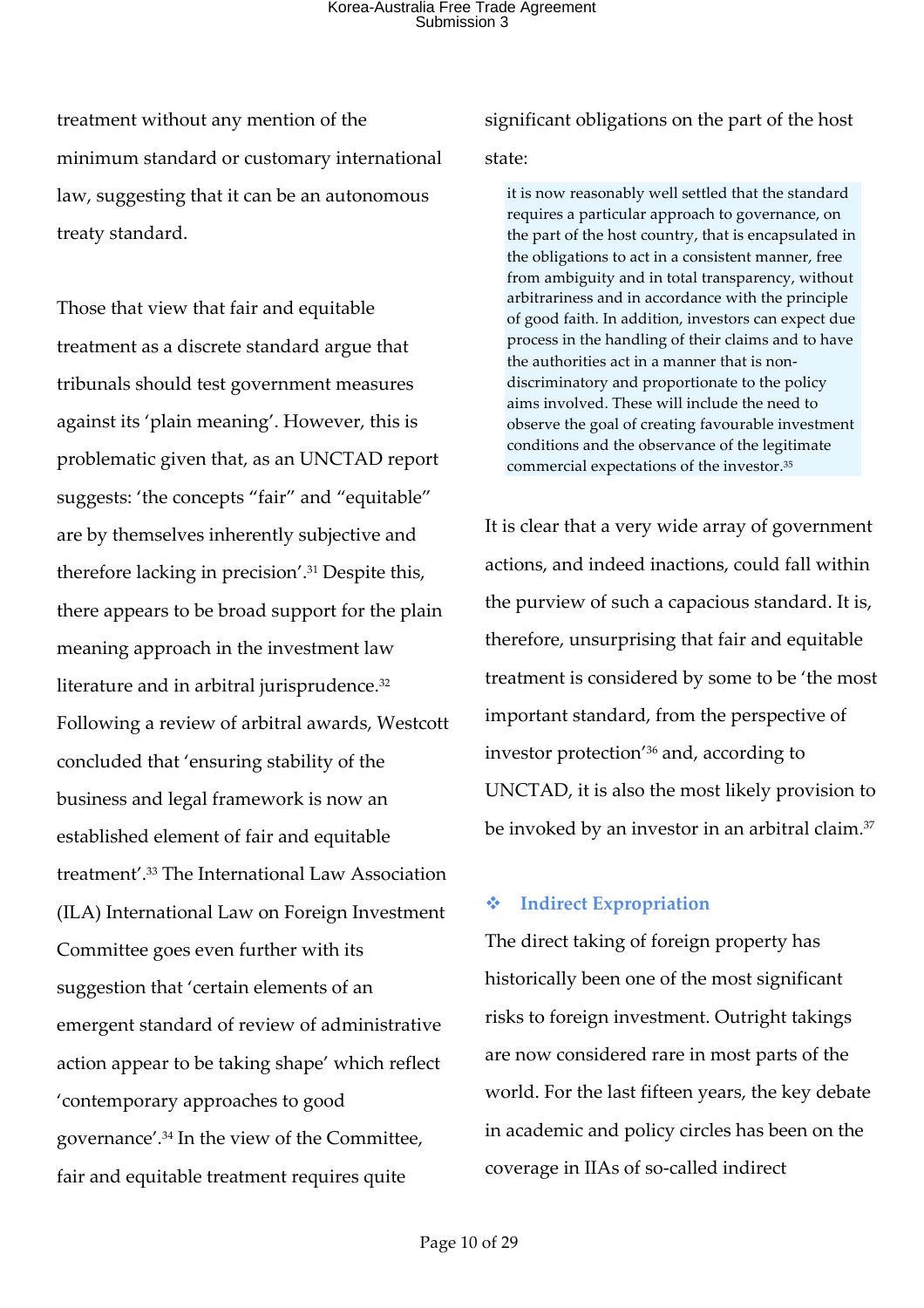expropriation. Indirect expropriation falls short of actual physical taking of property but results in the effective loss of management, use or control, or a significant depreciation of the value of the assets of a foreign investor.38 Indirect expropriations have variously been referred to in IIAs by language such as measures having a 'similar' or 'equivalent' effect to expropriation or that are 'tantamount' to expropriation.

For further clarity, a distinction can be made between 'creeping expropriations' and 'regulatory takings'. Creeping expropriations involve the slow and incremental encroachment on the ownership rights of a foreign investor, leading to the devaluation of the investment.39 Regulatory takings are defined by UNCTAD as 'those takings of property that fall within the police powers of a State, or otherwise arise from State measures like those pertaining to the regulation of the environment, health, morals, culture or economy of a host country'.40 It is obviously the latter form of indirect expropriation that is of principle relevance in discussions on the right to regulate.

In establishing whether or not a regulatory taking has occurred, tribunals have tended to *Regulatory takings are 'those takings of property that fall within the police powers of a State, or otherwise arise from State measures like those pertaining to the regulation of the environment, health, morals, culture or economy of a host country'*

adopt one of two basic approaches. Under the first approach, the tribunal focuses solely on the effect of the regulation on the investor.<sup>41</sup> In evaluating the effect of a measure, tribunals will likely examine both its economic impact and its duration. While outside of investment arbitration (e.g., in the European Court of Human Rights) there is indication that an investment must be rendered valueless or that the economic impact on it must be at least 'severe' or 'substantial' for a measure to qualify as an expropriation, investment tribunals place a stronger emphasis on the 'legitimate expectations' of the investor.<sup>42</sup>

Those tribunals ascribing to the second approach will also examine the effect of a measure on an investor, but will additionally address its purpose. The tribunal will assess whether a measure falls within a state's 'police powers' and may also evaluate whether the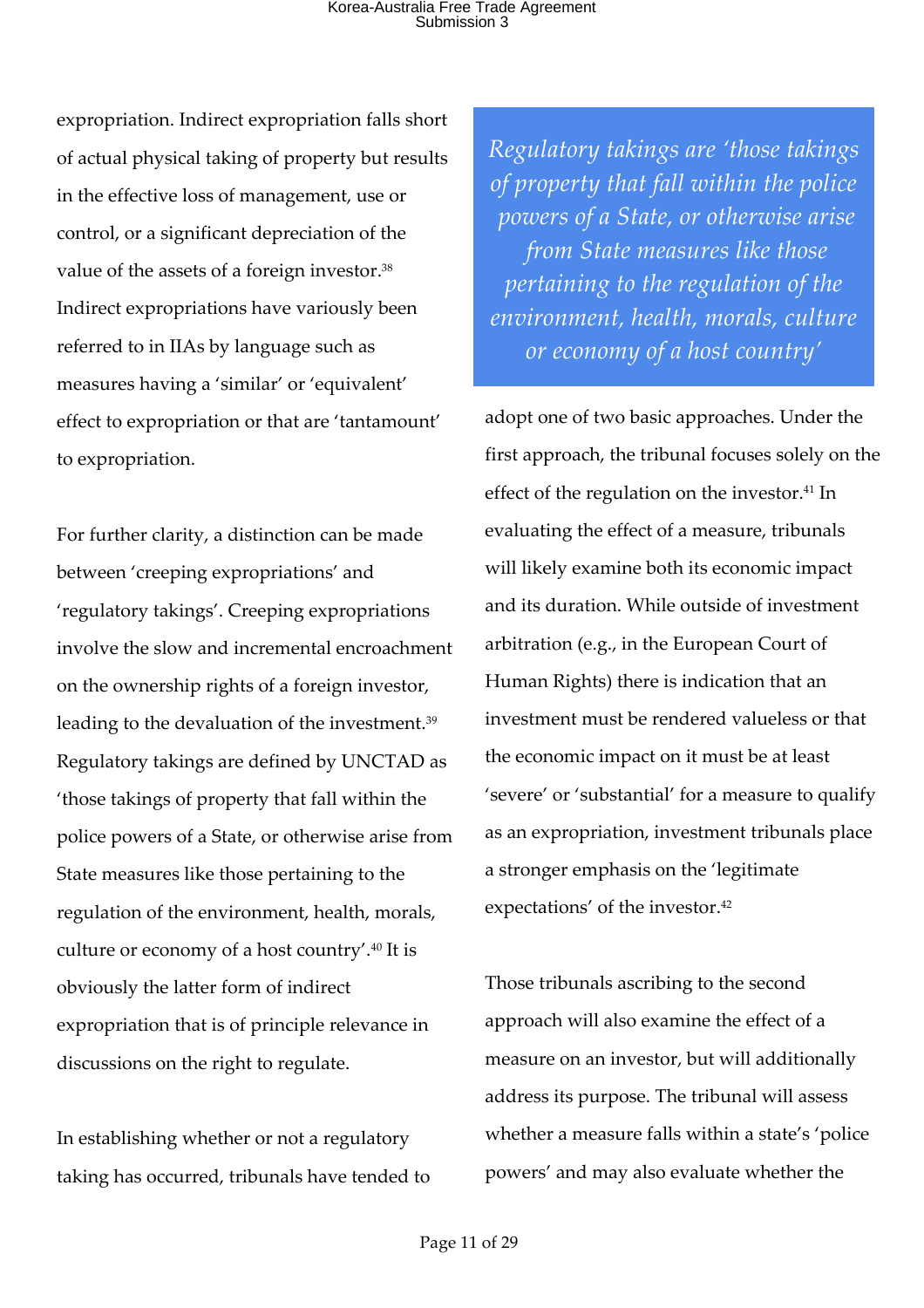need to fulfil the stated purpose of the measure is proportional to the negative effect felt by the investor.43 The definition and scope of police powers are not agreed upon and it is debated whether they should be quite strictly circumscribed to cover only measures necessary for the maintenance of public order and safety, or should instead be considered broad enough to cover regulation more generally.<sup>44</sup> Given the difficulty of drawing a 'bright line' between bona fide non-compensable regulation and a taking, many commentators and arbitrators suggest that such a determination can only be achieved on a case-by-case basis.45

### **Cases**

It has been suggested by some observers in Australia that concerns about ISDS are overblown. In support of this position, defenders of ISDS point out that Australia has only been subject to one claim (by tobacco giant Philip Morris) despite being party to many treaties containing ISDS. However, this perspective is shortsighted and ignores the fact that most of Australia's existing treaties are with developing countries that are not major sources of inward investment. As UNCTAD has noted, companies based in Europe and the US launch the vast majority of ISDS cases.<sup>46</sup> As

Australia does not have any treaties containing ISDS with the US, American investors can currently only sue Australia if they restructure their investments to access an ISDS clause in the treaty of a third country.

Although the threat is greatest in treaties involving the US and European countries, there are indications that arbitration will increasingly be employed by Asian investors in the future. Kim argues specifically that:

Reviews of the economic and legal environment, as well as data from international commercial arbitration, suggest that Asian investors in the near future will become far more prominent actors in investment arbitration. Within Asia, Chinese, Korean and possibly Japanese investors in particular appear most likely to be the candidates to lead this trend, given their considerable overseas foreign investment, vast number of investment treaties and experience with international commercial arbitration.47

To gauge what could potentially happen if Australia continues to sign treaties containing ISDS with countries like Korea, which are sources of inward investment to the country, it is instructive to look at the experience of Canada, a country that shares much in common with Australia. Canada has faced 22 ISDS cases, all brought by American investors under the North American Free Trade Agreement (NAFTA).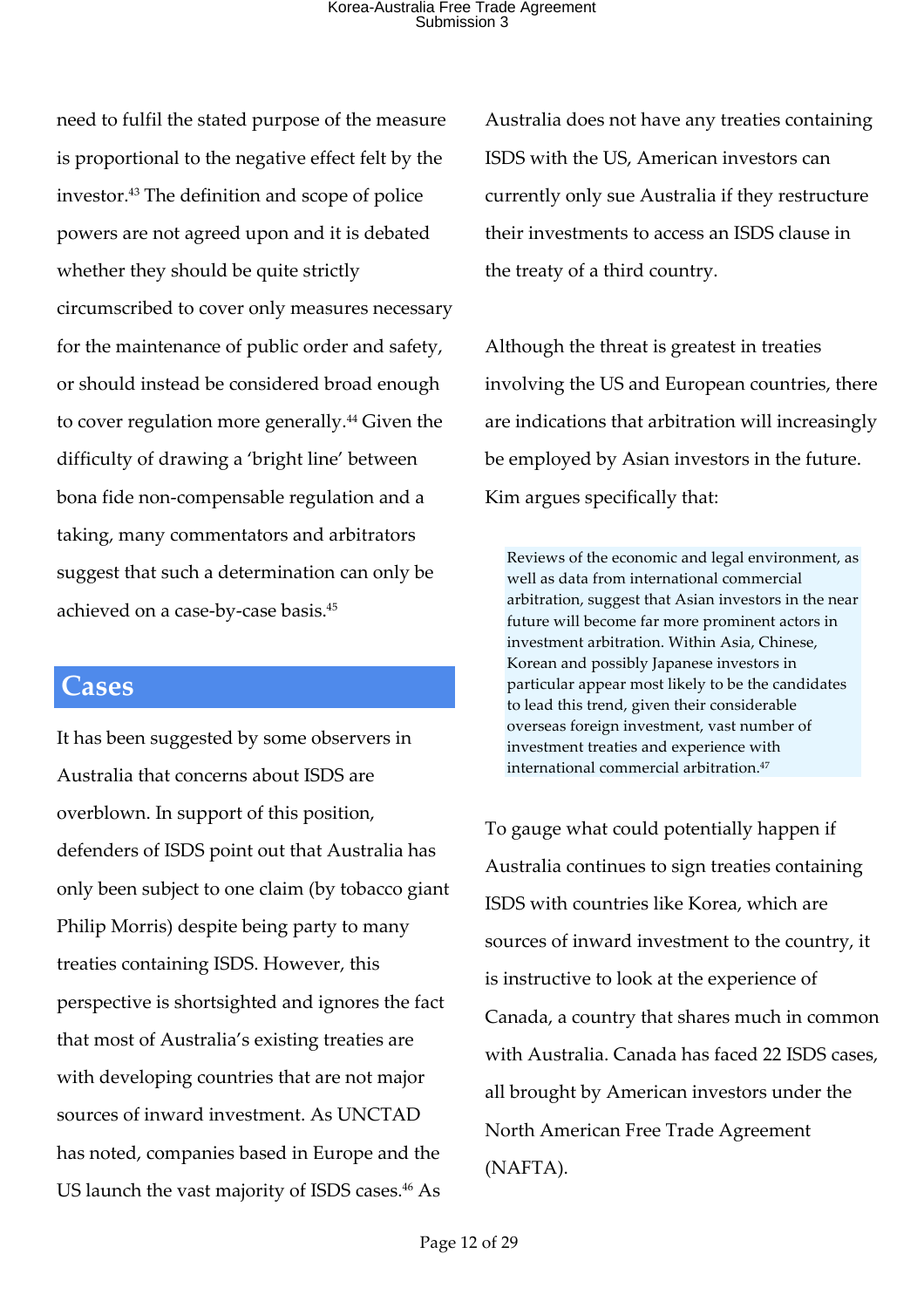A significant proportion these cases have concerned environmental regulation. Several cases are summarised below to demonstrate the extremely broad range of environmental policies that can be challenged under ISDS. It is important to note that Canada has prevailed in some of these cases (which some would argue involved frivolous claims) but has had to expend significant resources defending both federal and provincial regulations.

The summaries are based on arbitral documents that can be found on the Canadian Department of Foreign Affairs, Trade and Development website.48

#### v **Ethyl Corp v. Canada**

This case concerned a ban on the importation and interprovincial trade of Methylcyclopentadienyl manganese tricarbonyl (MMT), a fuel additive used to increase the level of octane in unleaded gasoline. The health and environmental impacts of MMT have been debated since the 1970s.

Ethyl Corporation (Ethyl), incorporated under the laws of the State of Virginia and sole shareholder of Ethyl Canada Inc., was the developer and sole importer of MMT into

Canada at the time of the ban. Ethyl initiated a dispute under NAFTA in 1996. The company argued that the ban amounted to expropriation of its investment, as well as breach of the national treatment standard and the prohibition on performance requirements. The company claimed US\$201 million in damages plus 'costs associated with efforts to prevent the Government of Canada's breach of its NAFTA obligations', costs associated with the arbitration proceedings and interest. The company later raised its claim to US\$251 million plus costs.

Canada challenged the jurisdiction of the tribunal to hear Ethyl's claims, which it argued were outside the scope of NAFTA's investment chapter. However, the tribunal found that it had jurisdiction over the case. Canada settled with Ethyl less than a month later, agreeing to reverse the ban on MMT, to pay Ethyl US\$13 million in legal fees and damages and to issue a statement declaring that current scientific information did not demonstrate any harmful effects of MMT to health or automotive systems. Several scholars and NGOs have hypothesized that the Canadian government settled this case because it was concerned about the large amounts of money that it had spent on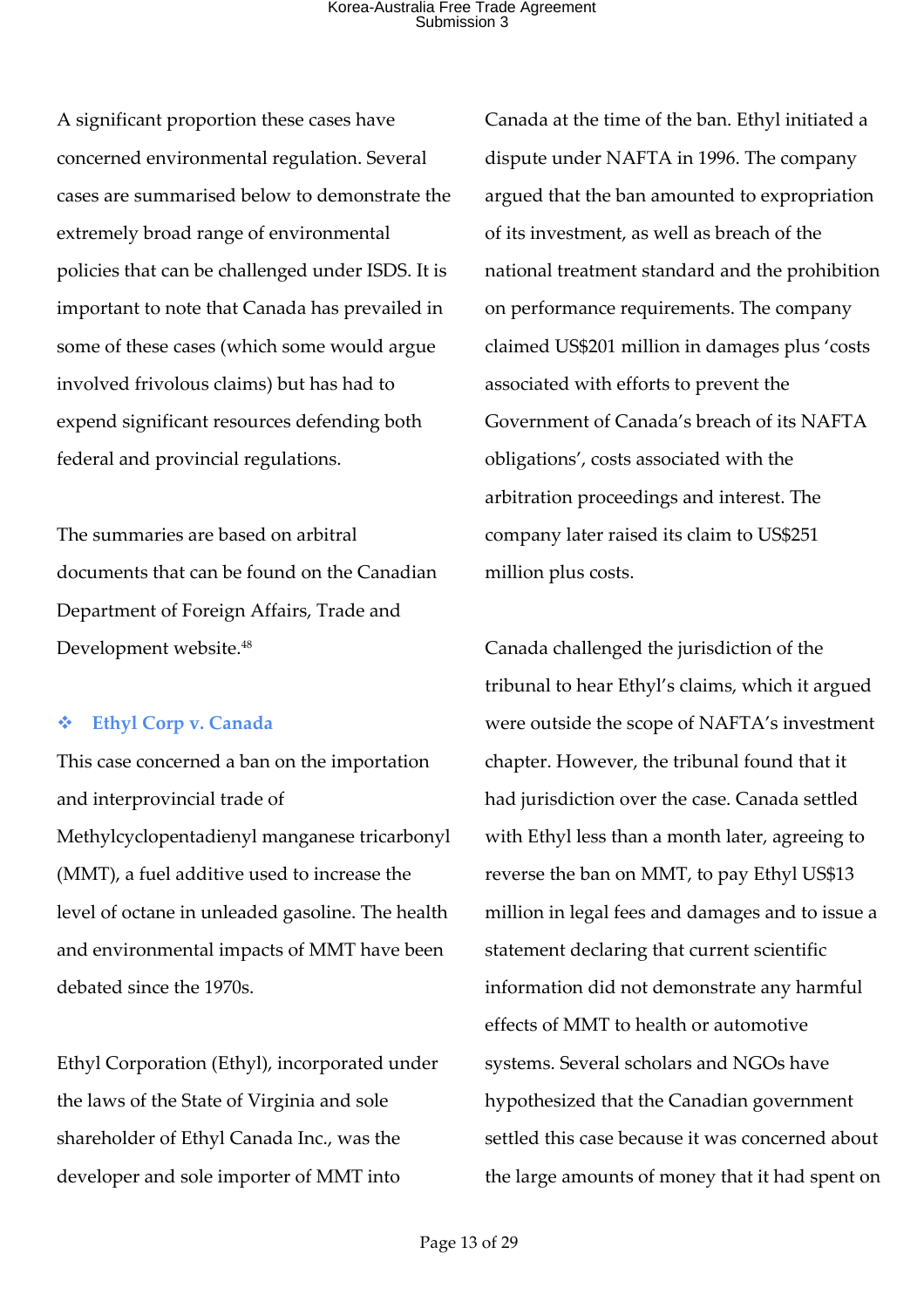the arbitration and the huge damages it could be expected to pay Ethyl if it lost.<sup>49</sup>

#### v **S.D. Myers v. Canada**

In the early 1990s, S.D. Myers—an international waste treatment company headquartered in Ohio—sought to import polychlorinated biphenyls (PCBs) and PCB wastes from Canada for processing in the US. The firm was (temporarily) thwarted by a 1995 government ban on the movement of these substances across the Canada-US border.

PCBs are highly toxic substances that have been the subject of increasingly strict regulation in Canada and the US since the 1970s, including restrictions on imports and exports. Furthermore, Canada has ratified the Basel Convention on the Transboundary Movement of Hazardous Wastes, a multilateral environmental agreement that prohibits the export and import of hazardous wastes (including PCBs) to and from non-parties (such as the US) unless an agreement exists between the party and non-party that is as stringent as the Convention (Article 11). While there is a bilateral agreement (the 1986 Agreement Concerning the Transboundary Movement of Hazardous Waste) between Canada and the US, it was unclear to the Canadian government at the time that it implemented the ban whether this agreement actually covered PCBs (which were not classified by the US as hazardous waste) and met the requirements of Article 11 of the Basel Convention.

S.D. Myers filed for NAFTA Chapter 11 arbitration in 1998, seeking US\$20 million in damages. S.D. Myers claimed that Canada had breached the articles in Chapter 11 covering national treatment, the minimum standard of treatment, performance requirements and expropriation. The arbitral tribunal determined that Canada had, in imposing the ban on the trans-border movement of PCBs, breached some of these provisions and should pay S.D. Myers nearly CDN\$7 million in damages and costs. With regard to the Basel convention, the tribunal determined that Article 11 permitted cross-border movement of hazardous waste under the terms of the bilateral Transboundary Agreement. However, they also noted: 'Even if the Basel convention were to have been ratified by NAFTA Parties, it should not be presumed that Canada would have been able to use it to justify the breach of a specific NAFTA provision.'50 The tribunal concluded that 'where a state can achieve its chosen level of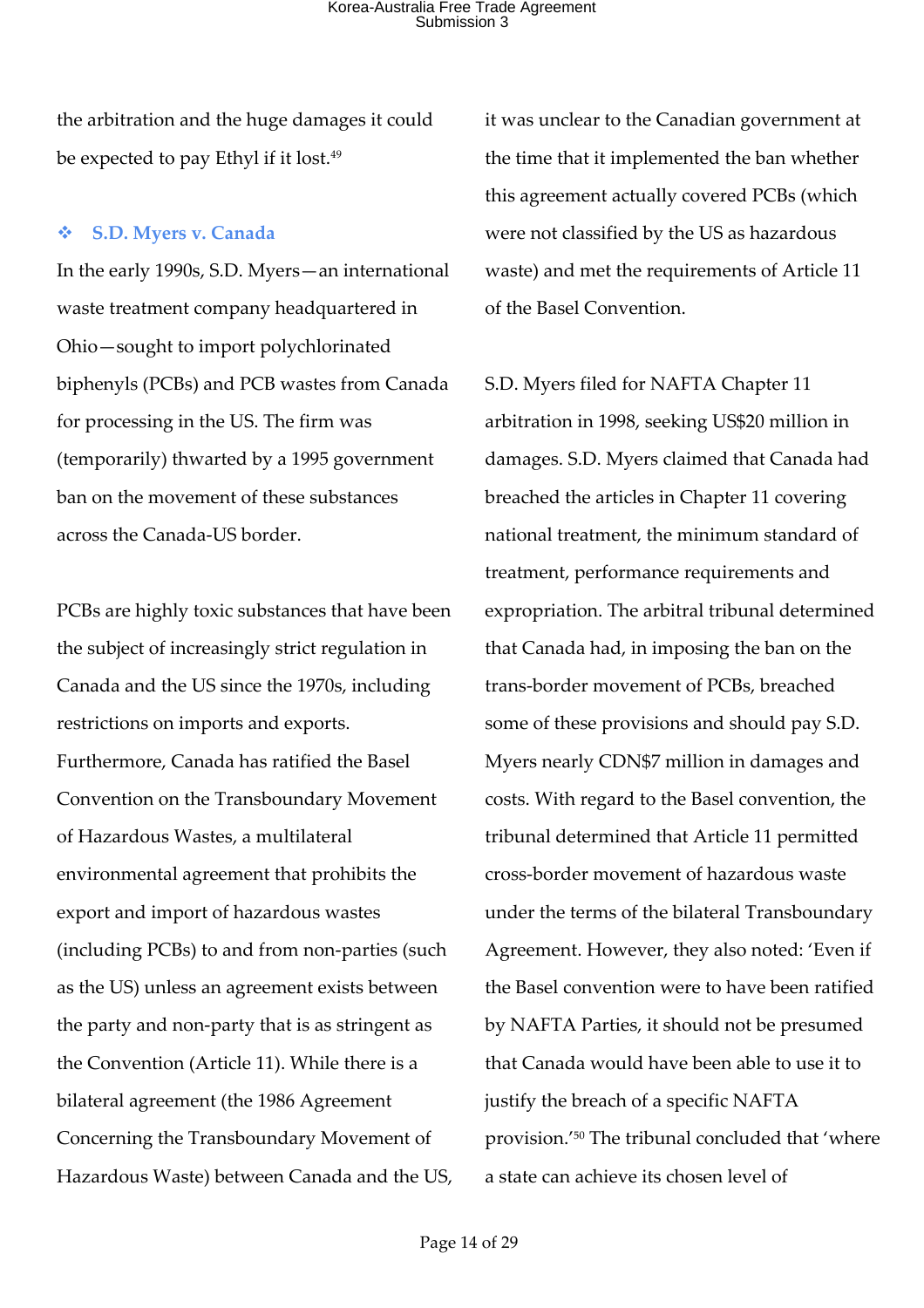environmental protection through a variety of equally effective and reasonable means, it is obliged to adopt the alternative that is most consistent with open trade.'51

#### v **Vito Gallo v. Canada**

On 29 March 2007, Mr. Vito G. Gallo, a US citizen, launched a dispute against Canada over his failed endeavours to convert the Adams Mine site (a former open-pit iron ore mine in northern Ontario) into a landfill. The proposed project, which would have involved the disposal of household and commercial waste in a manmade lake, was very controversial. NGOs and local communities raised concerns about the potential for surface and groundwater contamination and argued that the proposed project, which had only been approved following a major overhaul of the province's environmental review process, was poorly designed.

In 2004, the newly elected Government of Ontario passed Bill 49-An Act to Prevent Disposal of Waste at the Adams Mine Site. This Act forestalled any future development of the landfill and provided a formula by which compensation was to be paid to Mr. Gallo's

company, based on the expenses it had incurred in the development of the project. Mr. Gallo rejected the compensation, choosing instead to try to obtain a larger award that would include 'lost future profits' under NAFTA. Mr. Gallo sought in excess of US\$355 million.

The Award in this case was released to the parties in September 2011. A heavily redacted version was released to the public in early 2012. The Tribunal found that it did not have jurisdiction to hear Mr. Gallo's claims because there was no evidence that Mr. Gallo actually owned and controlled the enterprise that had invested in the Adams Mine site prior to the enactment of the legislation that prohibited the conversion of the site into a landfill.

In line with UNCITRAL Rules, the Tribunal awarded the cost of arbitration to be paid by the losing party – Mr. Gallo; this amounted to US\$900,000. However, despite the frivolous nature of the claim, the Tribunal found that Canada should bear its own legal costs.

#### v **Claytons/Bilcon v. Canada**

Several members of the Clayton family and Bilcon of Delaware launched this case in May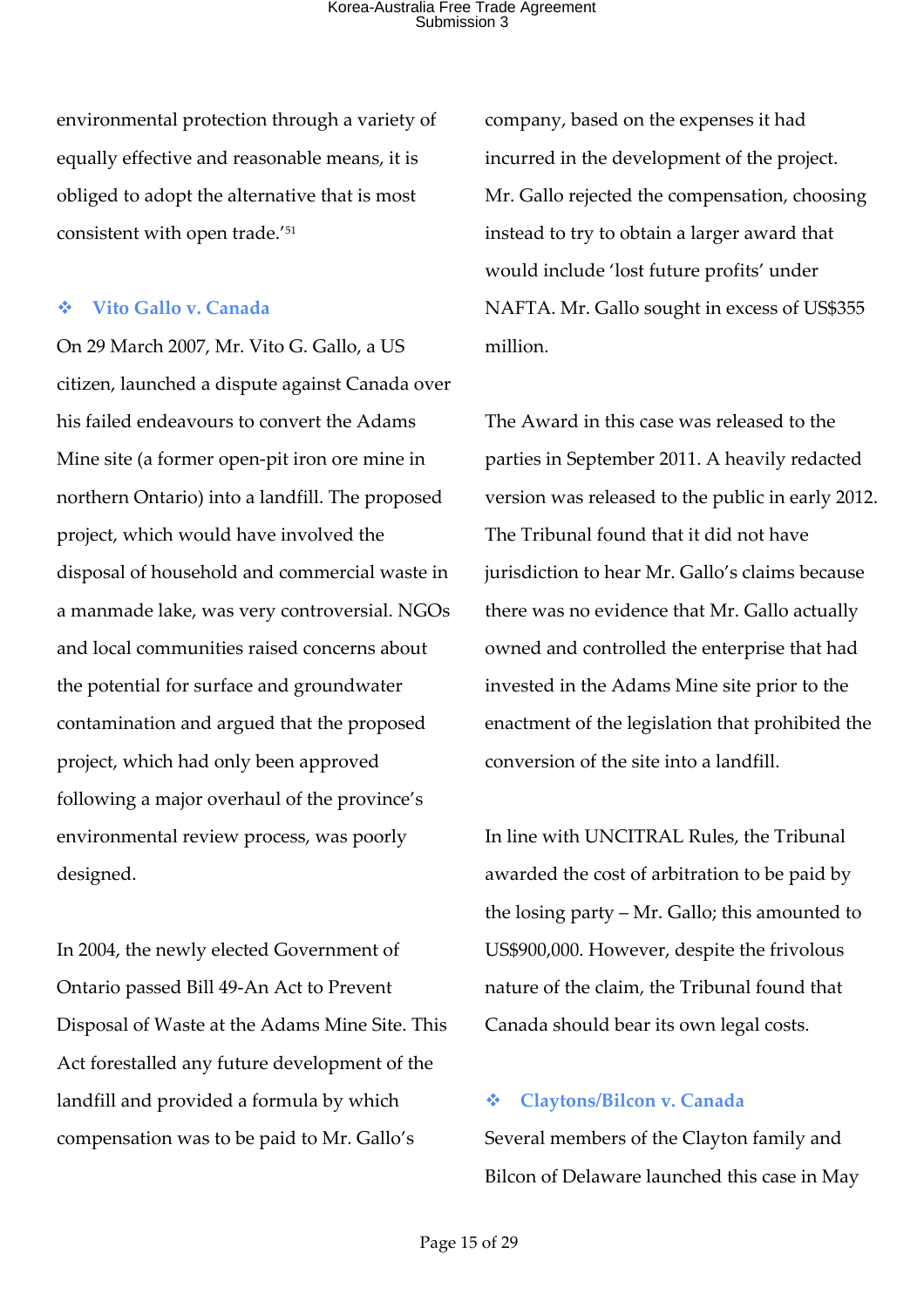2008. The dispute concerns the environmental review of Bilcon's proposed quarry and marine terminal in Nova Scotia. The project was to be sited in the Bay of Fundy, an ecologically significant area classified as a Right Whale Conservation Area and UNESCO Biosphere Reserve.

In Canada, environmental assessment reviews are conducted by the provincial government and in certain instances also by the federal government. In the case of the Bilcon proposal there were several 'triggers', including the project's potential impact on fisheries, that necessitated federal involvement and a joint review was therefore conducted. The project proposal was subjected to the highest level of review (a panel review) and was ultimately rejected. Although the review panel found a variety of potential harms that could result from the quarry and marine terminal, in their recommendation they placed particular emphasis on the impact that the investment would have on the 'core community values' in the area where the project was to be sited. Bilcon and the Claytons argue that this type of impact falls outside of the scope of an environmental assessment. The investors also argue that the review process was exceedingly lengthy and onerous. They are seeking US\$188 million in compensation.

This case is ongoing.

#### v **Chemtura Corp. v. Canada**

This dispute, brought by US-based Chemtura Corporation (formerly Crompton Corporation), concerns an organochlorine insecticide commonly known as lindane. Since the 1970s there has been growing concern about the health and environmental effects of lindane. It has been classified as a neurotoxin, a persistent organic pollutant and it is a potential endocrine disruptor. It has already been banned in 52 countries and in 2009 was listed in Annex A ('elimination') of the Stockholm Convention on Persistent Organic Pollutants.

In the late 1990s, when the events of interest in this case took place, Canada had restricted most uses of lindane but still permitted its use for seed treatment of certain crops, most importantly canola. These treated seeds were also exported to the US, where there was no registration for lindane use on canola or tolerance levels for residues in food. Although technically illegal, US Customs did not prevent the importation of lindane-treated seeds. The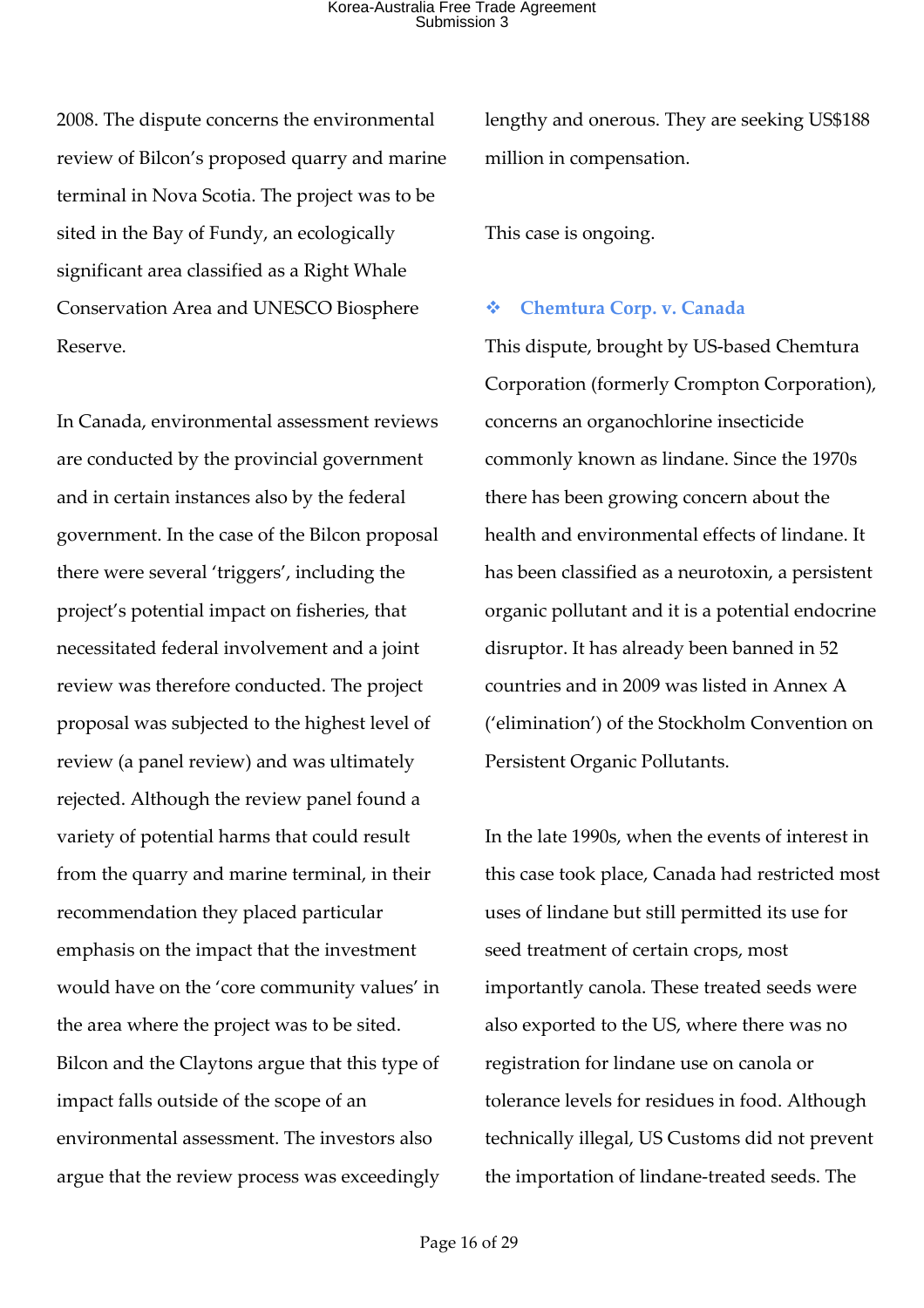situation changed in 1997 when Gustafson, an American subsidiary of Chemtura, alerted the US Environmental Protection Agency (EPA) to the discrepancy between law and practice on this issue. According to Canada, in doing so Gustafson was trying to secure a market for its lindane substitute product known as Gaucho. The EPA agreed with the company that the imports of lindane-treated seeds were illegal and mandated that they be stopped by 1 June 1998.

In response to the threat of a border closure, two industry associations – the Canadian Canola Growers Association and the Canola Council of Canada – brokered a Voluntary Withdrawal Agreement with the four companies registered in Canada to sell products with lindane as the active ingredient. The agreement provided a phase-out of the use of lindane-based products on canola in order to appease the EPA. As a part of the voluntary agreement the Canadian Pest Management Regulatory Agency (PMRA) agreed to expedite the approval of lindane-free versions of existing products and to also to make registration of replacement products a priority. Around the same time, the PMRA was re-evaluating the registration of lindane for all agricultural uses.

This was part of a broad program to review a large number of 'old' pesticides registered in the system. In 2001, following the completion of the re-evaluation, the PMRA elected to suspend all remaining agricultural uses of lindane. It offered the affected companies a three-year phase out of existing products if they agreed to withdraw their registrations immediately. Chemtura did not accept the terms of the offer and its registrations were cancelled in February 2002.

Chemtura argued in arbitration that the PMRA pressured it to enter into the voluntary agreement and suggested that the agency was motivated by trade concerns rather than environmental or health concerns. The company also claimed that the PMRA's review of lindane was improperly conducted. The company sought US\$80.2 million in damages as well as other costs amounting to a total of over US\$83.1 million.

In addition to dismissing all of Chemtura's claims, the Tribunal in this case ruled that the company would be required to pay the entire cost of the arbitration proceedings (US\$688,219) as well as half of Canada's legal fees and expenses (CDN\$2.89 million).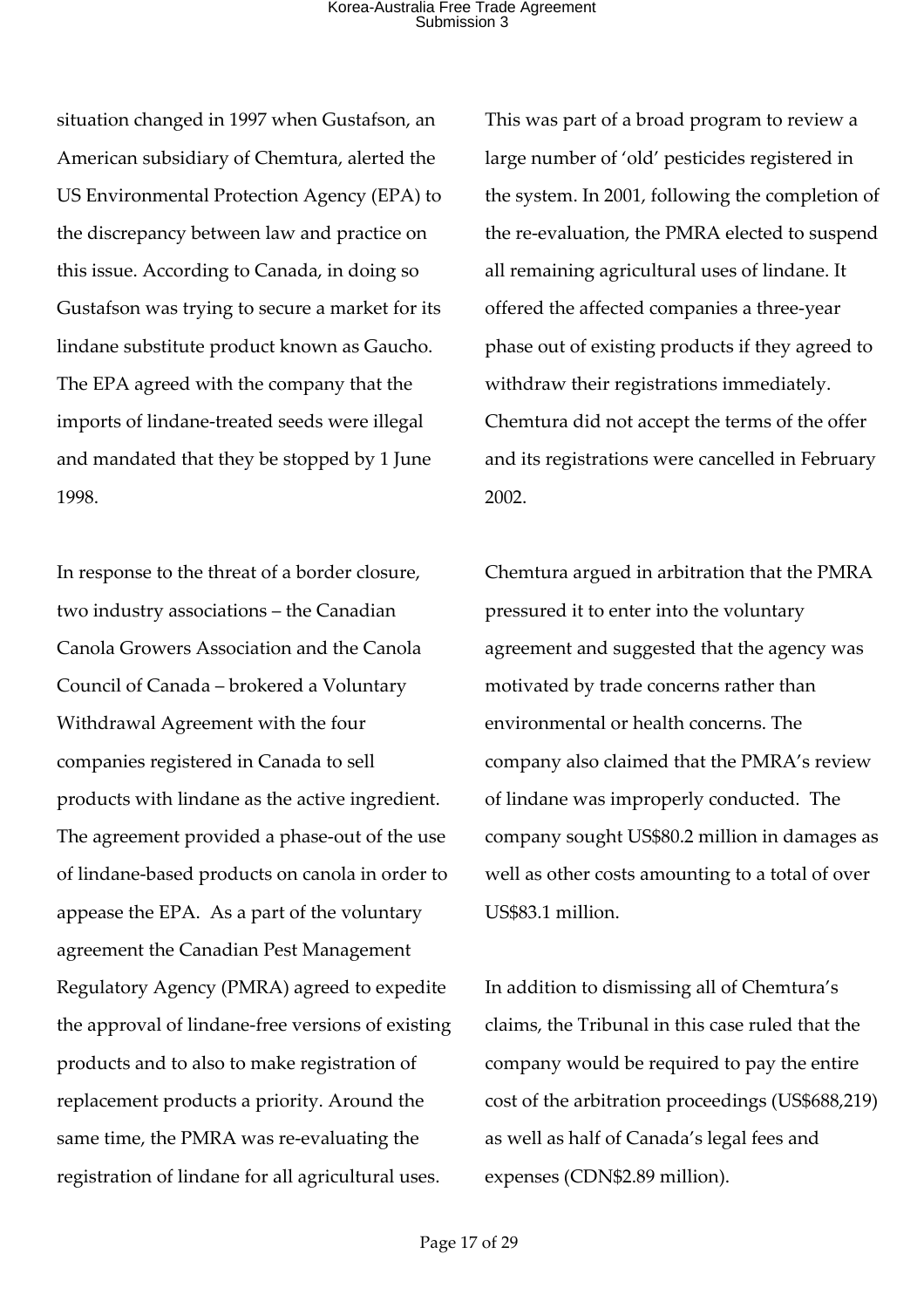#### v **Dow AgroSciences v. Canada**

In August 2008, Dow AgroSciences LLC, a subsidiary of Dow Chemical, filed a NAFTA claim against Canada. Dow's claim concerns Québec's 2003 Pesticides Management Code which bans the use of certain pesticides for cosmetic purposes (i.e. lawn care). The company argues that the ban is in breach of the minimum standard of treatment and is also tantamount to an expropriation of its investment. Specifically, Dow argues that the inclusion of the active ingredient 2,4-D in the list of substances covered by the ban is not based on science and is therefore arbitrary and unjust. Québec's regulators have relied on the precautionary principle as justification for their ban of 2,4-D in the absence of conclusive scientific evidence on its environmental and health impacts.

On 25 May 2011, the Government of Canada signed a Settlement Agreement with Dow Agrosciences, LLC. The settlement involved no payment of compensation to the company, nor any reversal of Québec's policy to restrict the use of 2,4-D. However, the Government of Québec was required to make a public statement that 'products containing 2,4-D do not pose an unacceptable risk to human health

or the environment provided that the instructions on their label are followed'.

#### v **Mesa Power v. Canada**

In 2009, the Canadian Province of Ontario launched a comprehensive feed-in tariff (FIT) program. The program, aimed at spurring renewable energy production, provided guaranteed electrical grid access and premium purchase prices fixed for a twenty year period for producers of wind, solar, hydroelectric and biogas generated energy.

Mesa Power is a Texas-based company with several subsidiaries incorporated in the Canadian Province of Alberta. The company had planned four wind farm projects in Ontario. In order to gain access to the FIT program, the company had to meet several criteria, including a minimum amount of domestic content. Projects over 10 MW were also prioritised through a program that ranked applicants within defined geographic regions.

In its NAFTA claim, Mesa has made two main complaints: first, that the rules for awarding FIT contracts were arbitrarily changed in June 2011 (and subsequently, the company was not offered contracts); and second, that a Korean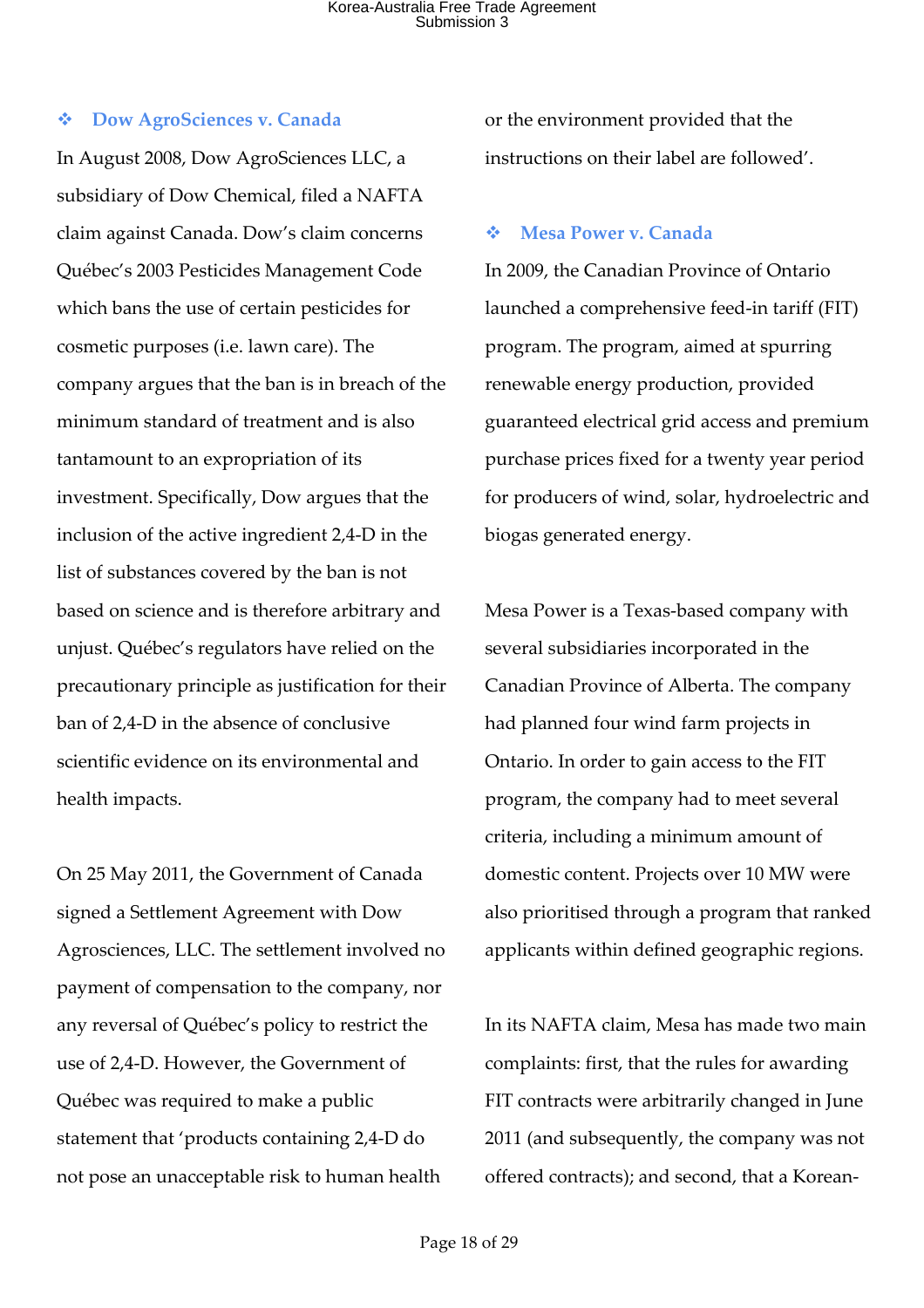based company had, through a CDN\$7 billion investment agreement signed in 2010, been given substantially better access to supply the grid than other energy suppliers in the province. The company argues that the actions of the Government of Ontario (and thereby, the Government of Canada) amount to a breach of NAFTA's national and most favoured nation treatment standards, the minimum standard of treatment, as well as the prohibition on performance requirements. Mesa is seeking CDN\$775 million in damages.

This case is ongoing.

#### v **St. Mary's VCNA v. Canada**

In May 2011, a cement company owned by St Marys VCNA, LLC, registered in Delaware, submitted a Notice of Intent to arbitrate under Chapter 11 of NAFTA. The company had purchased a plot of land and had taken over a permitting application process commenced by another company to convert a rural area near the city of Hamilton in the Province of Ontario into an aggregate quarry.

The company's plans had been fiercely opposed by a local organisation called Friends of Rural Communities and the Environment (FORCE) in

a campaign that was allegedly spearheaded by members of the governing Ontario Liberal Party. The Provincial government issued a Municipal Zoning Order on 12 April 2010, which froze the existing agricultural zoning of the land that St. Mary's had sought to have rezoned for extractive industrial use. The company was also denied any opportunity to seek review of the Order.

While FORCE and some government officials argued that the quarry threatened groundwater supplies and wetlands in the area, St. Mary's contends that the opponents of the quarry were really acting to protect their personal financial interests (the quarry was expected to have a negative impact on the value of adjacent properties).

St. Mary's alleges that the actions of the Government of Ontario resulted in breaches of national treatment, most favoured nation treatment, and the international minimum standard of treatment and are also tantamount to expropriation. The company is seeking US\$275 million in compensation.

This case is ongoing.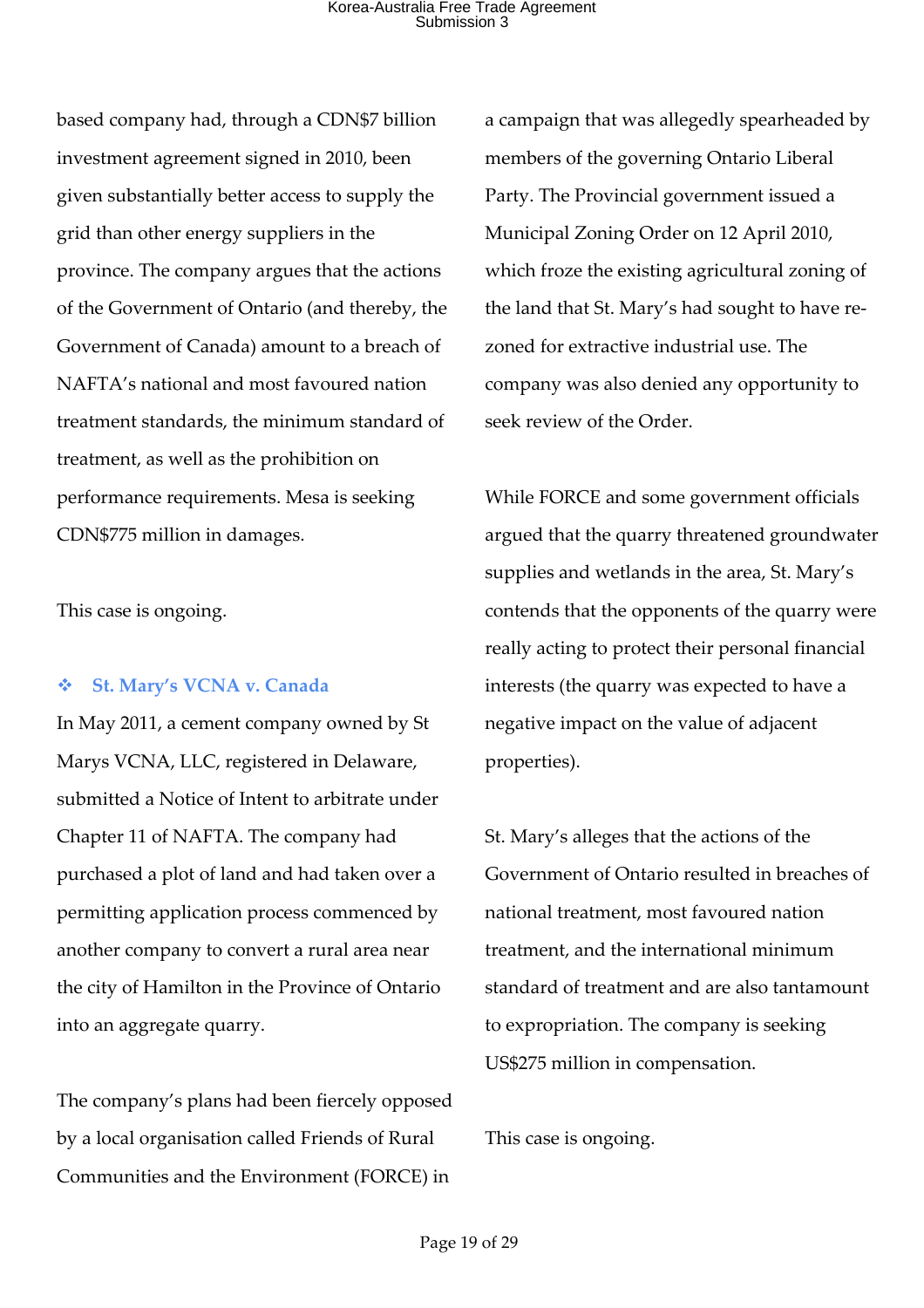#### v **Windstream Energy LLC v. Canada**

In 2011, the Province of Ontario placed a moratorium on offshore windfarms until further research into the health and environmental impacts of such developments can be conducted. This impacted Windstream Energy's plans for a 300MW power plant based in the eastern part of Lake Ontario. The company is seeking CDN\$475 million in compensation.

This case is ongoing.

#### v **Lone Pine Resources v. Canada**

This case, launched in 2012, deals with coal seam gas (CSG). The American company Lone Pine Resources had sought to exploit shale gas deposits beneath the St. Lawrence River and had acquired an exploration permit from another company. However, in 2010 the Province of Québec announced a moratorium on CSG operations in the St. Lawrence until an environmental impact assessment could be carried out. Subsequently, the provincial government revoked all exploration permits in the area. The company is seeking CDN\$250 million in damages.

### **Regulatory Chill**

The cases summarised above represent only a sample of investor-state disputes arising over matters of public policy in Canada. Many other countries have also been subject to ISDS cases over environmental policy and investors have also challenged regulations in other areas of public interest such as health. While it is evident that ISDS cases cost taxpayers a great deal of money (often even if the government wins a case) other potential long-term implications of investment arbitration on policy development are difficult to quantify.

Supporters of ISDS argue that legitimate regulation will not be found in breach of IIAs and, further, that arbitral tribunals are equipped to make decisions on the legitimacy of government actions.52 The assumption here is that cases where environmental or health and safety measure have been utilized as a cover for protectionism will be clearly distinguishable from those where action was motivated by a legitimate desire to protect the public and/or the environment.

There is evidence in each case discussed above

This case is ongoing.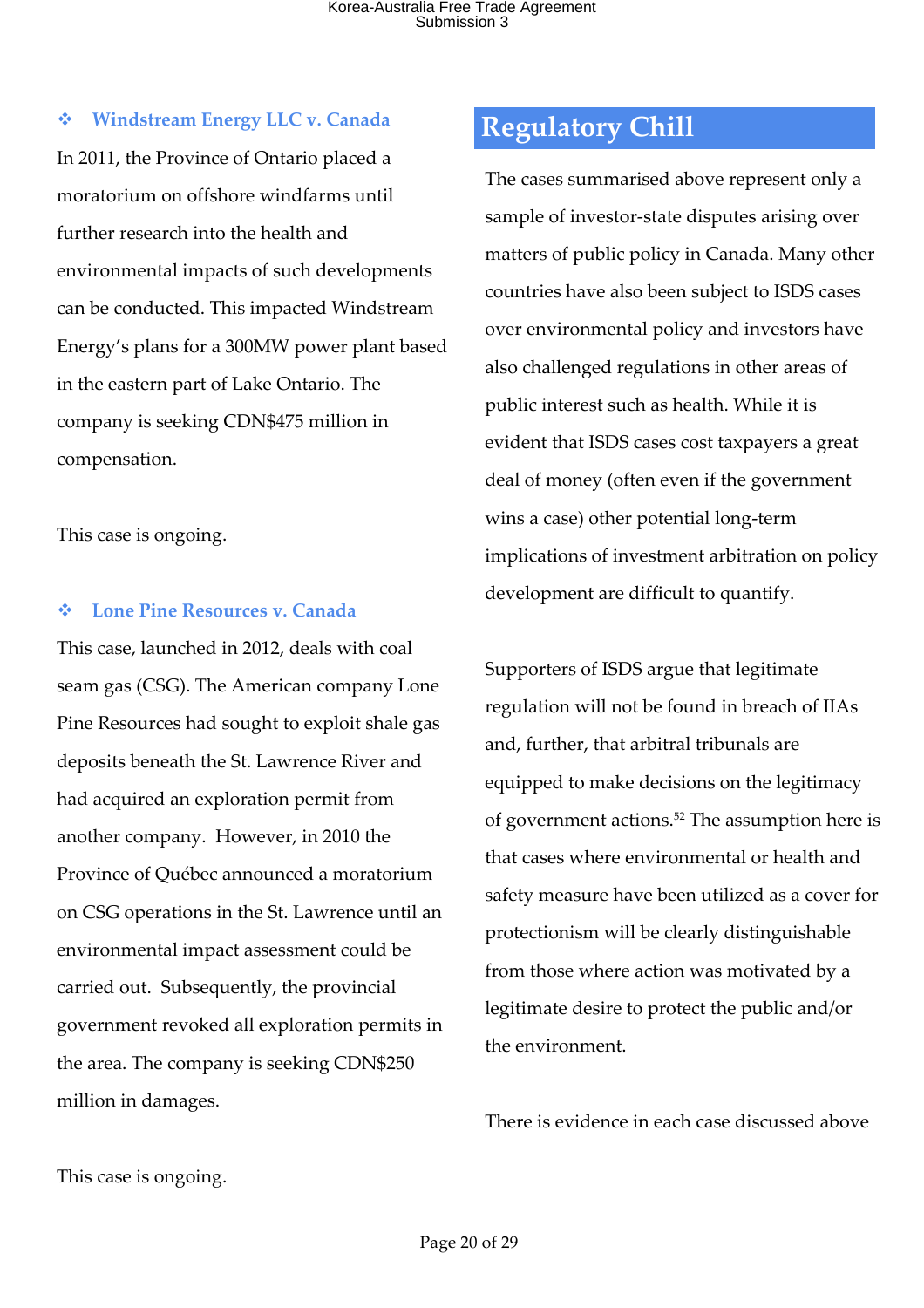that the Canadian federal or provincial government was responding to genuine environmental concerns. However, in some cases there were also indications that other factors played a role, as is likely to be the case in practically all political decisions. The question is whether the existence of multiple factors influencing a government, which is arguably inevitable given the complexity of the issues raised in these disputes, provides proof that environmental concern is not legitimate. Loy makes the crucial point that: 'Virtually every piece of environmental or conservation legislation or regulation affects a commercial sector, and will thus be politically supported (or opposed) by private interest groups'.53

At the end of the day, investment tribunals do not typically see it as in their purview to require governments to revoke contested policy measures. Nevertheless, by awarding damages to companies that have been involved in environmentally damaging (or otherwise harmful) activities, they pull taxpayer funds away from areas where they could be used for the public good and they effectively reverse important policy principles, such as the 'polluter pays' principle.54 Furthermore, there is the potential for investor-state disputes to have

a broader and more long-term impact on public policy through what has been termed 'regulatory chill'.

The concept of regulatory chill reflects the fact that policy makers will be wary of introducing measures that could be challenged in arbitration because of the immense costs associated with the arbitration system and the uncertainty surrounding how investment provisions will be interpreted in any given case. Occurrences of regulatory chill are incredibly difficult to prove (effectively one has to find evidence of something that *hasn't happened*). Nevertheless, several scholars have put forward case studies that suggest that investor threats of arbitration had an impact on the development of specific policies.55

Peterson notes that 'practicing lawyers do admit that they hear rumours of investors applying informal pressure upon host states while brandishing an investment treaty as a potential legal stick'.56 In a globalised world, ISDS cases may also be initiated in one jurisdiction by investors hoping to deter the development of policies in other jurisdictions. This may, in part, explain Philip Morris' disputes with Uruguay and Australia over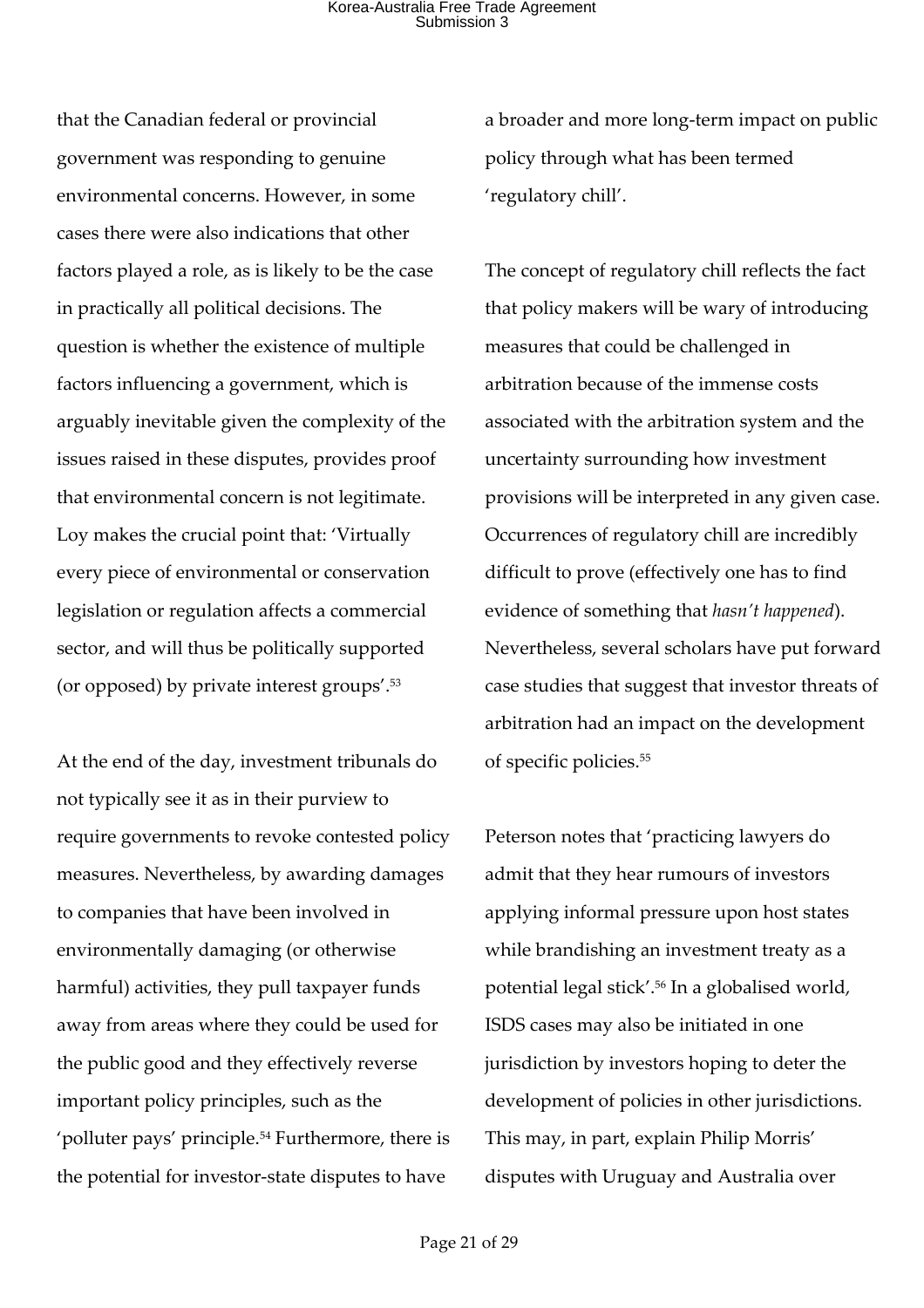plain packaging of cigarettes; i.e. the company may be hoping that the threat of arbitration will deter the development of similar labelling policies in other countries.

### **Safeguards?**

The Abbott Government has defended the inclusion of ISDS in KAFTA by arguing that the agreement includes 'safeguards'. The Government has not explicitly stated which specific provisions it considers safeguards, but it is likely that the following would be on the list:

#### v **General Exception**

Chapter 22 of KAFTA contains a clause that states:

For the purposes of Chapter 11 (Investment), subject to the requirement that such measures are not applied in a manner which would constitute arbitrary or unjustifiable discrimination between investments or between investors, or a disguised restriction on international trade or investment, nothing in this Agreement shall be construed to prevent a Party from adopting or enforcing measures:

(a) necessary to protect human, animal or plant life or health;

(b) necessary to ensure compliance with laws and regulations that are not inconsistent with this Agreement;

(c) imposed for the protection of national treasures of artistic, historic or archaeological value; or (d) relating to the conservation of living or nonliving exhaustible natural resources if such measures are made effective in conjunction with restrictions on domestic production or consumption.

The use of general exceptions like this, which are modeled on Article XX of the GATT, is not common practice in IIAs. As a result, it is unclear how investment tribunals will deal with them. However, one expert has hypothesised that 'that the inclusion of general exceptions in IIAs is unlikely to have much practical significance' but has also cautioned that the intent of governments might backfire and that arbitral tribunals might actually 'interpret general exceptions as providing less regulatory flexibility for legitimate objectives, compared to that under existing IIAs that do not incorporate general exceptions.'57

### v **Clarification of the minimum standard**

Article 11.5 of KAFTA on the minimum standard of treatment includes the clarification that:

For greater certainty, paragraph 1 prescribes the customary international law minimum standard of treatment of aliens as the minimum standard of treatment to be afforded to covered investments. The concepts of "fair and equitable treatment" and "full protection and security" shall not require treatment in addition to or beyond that which is required by that standard, and shall not create additional substantive rights.

The Article is accompanied by an Annex that further sets out the 'shared understanding' of the parties that 'customary international law' 'results from a general and consistent practice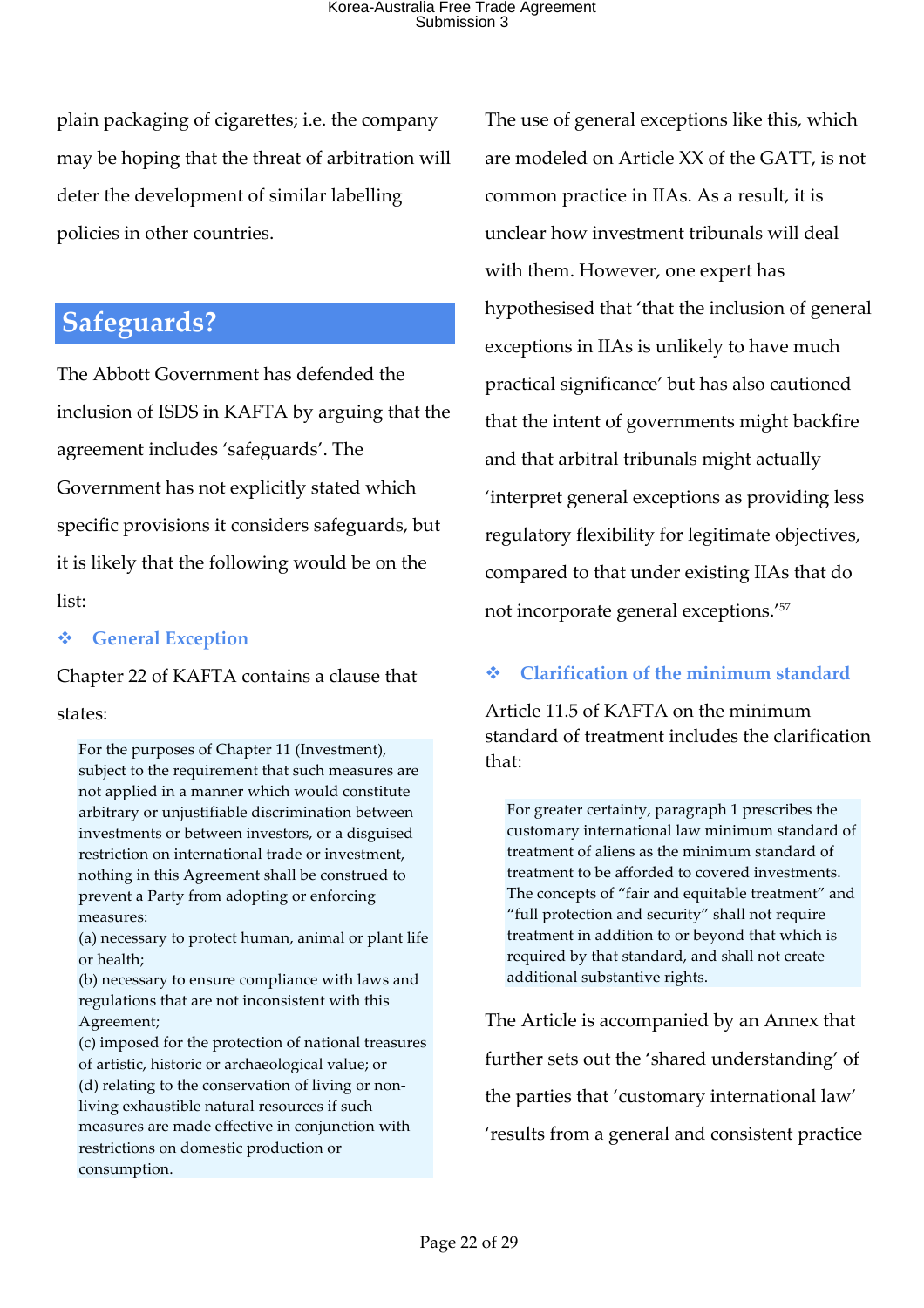of States that they follow from a sense of legal obligation'.

This clarification follows the general practice of Canada and the US. Although the clarification undoubtedly represents an improvement on the original NAFTA Chapter 11 text and that found in other IIAs, it is questionable whether the issue has been definitively resolved. Explicitly equating fair and equitable treatment with the minimum standard may only serve to intensify the debate on the current status of customary international law in the area; investors and many arbitrators may argue that the minimum standard has evolved (and expanded) considerably in recent history.58 This has been the strategy of investors in several recent investor-state disputes. Another issue is the possibility that investors may be able to access more ambiguous references to 'fair and equitable treatment' in earlier agreements through a most favoured nation treatment  $cl$ ause $59$ 

#### v **Annex on Expropriation**

Annex 11-B of KAFTA is intended to prevent overly expansive interpretations of the provision on expropriation and protect publicinterest regulation. It provides a three-part test for the determination of whether a regulatory taking has occurred. The factors that are to be considered are:

(a) the economic impact of the government action, although the fact that an action or a series of actions by a Party has an adverse effect on the economic value of an investment, standing alone, does not establish that an indirect expropriation has occurred; (b) the extent to which the government action interferes with distinct, reasonable investmentbacked expectations; and (c) the character of the government action, including its objectives and context.

This language has been borrowed from American treaties that were, in turn, modeled on American jurisprudence on expropriation.

This type of expropriation provision is untested in arbitration. However, opinions have been expressed about its potential efficacy. Some observers are not optimistic that all potential loopholes have been filled, and argue that the three-part test is vague and outdated in relation to both US domestic and international jurisprudence.<sup>60</sup> During the government review of the 2004 US Model BIT, a number of environmental organisations made a submission to the US Trade Representative that argued that the language of the indirect expropriation provision fails to provide the proper explanations and limitations that exist in US Supreme Court jurisprudence.<sup>61</sup>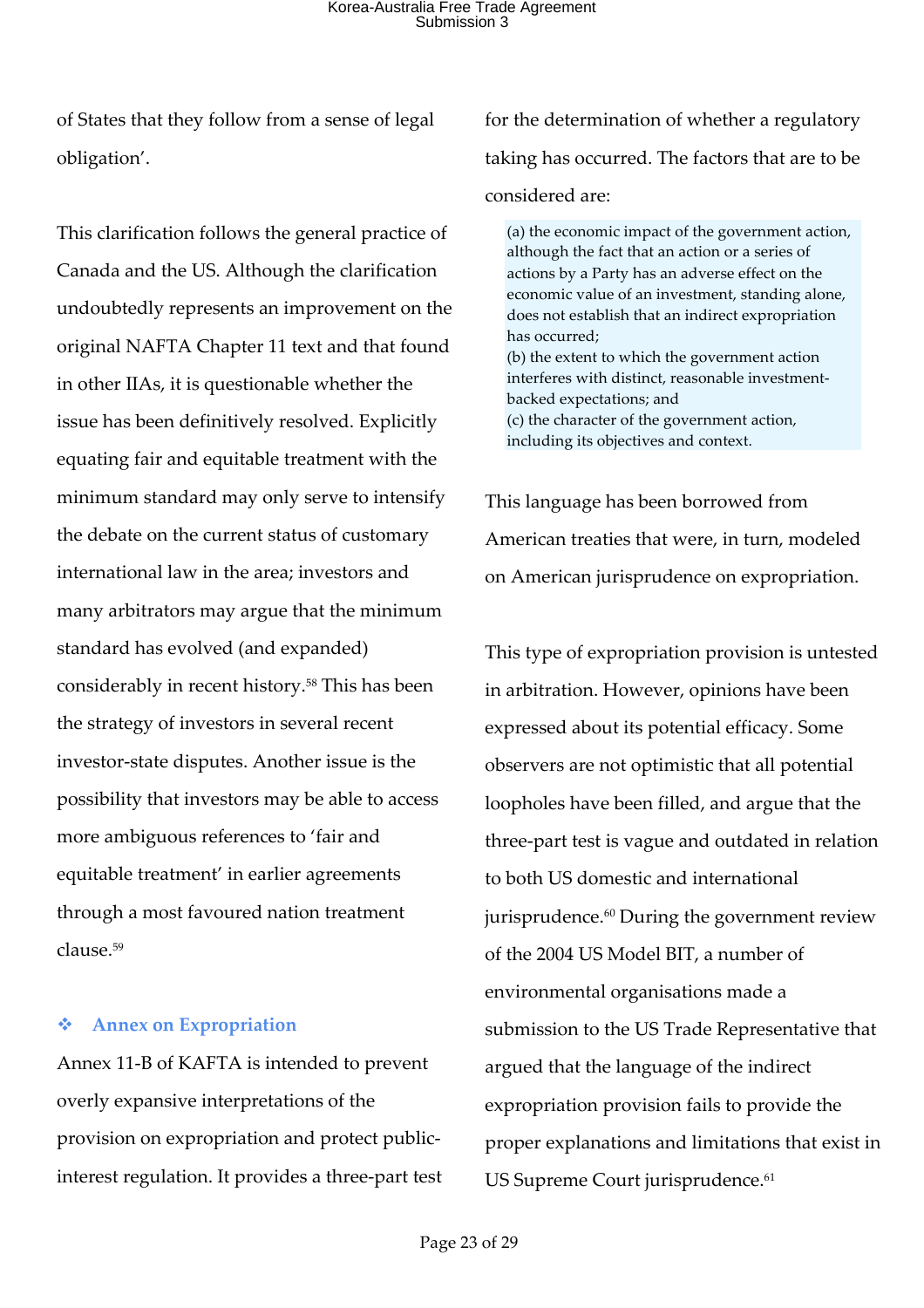Importantly, they noted that reference to the 'character' of the government action is 'extraordinarily ambiguous and could easily be misapplied by tribunals that are neither trained in nor bound by U.S. precedent'. <sup>62</sup> The NGOs also view the reference to an investor's expectations as problematic, noting that breach of legitimate expectations is a 'necessary, but not sufficient, condition for liability' and that treaties should make clear that investors 'must expect that health, safety, and environmental regulations often change and become more strict over time'.<sup>63</sup>

KAFTA's Annex on expropriation also contains a final statement that:

Except in rare circumstances, non-discriminatory regulatory actions by a Party that are designed and applied to protect legitimate public welfare objectives, such as public health, safety, and the environment, do not constitute indirect expropriations.

Again, this language has been taken from American treaty practice. In that context, it has been suggested that the use of the ambiguous terminology 'rare circumstances' will only encourage lawyers to develop creative arguments to test the boundaries of the exception.<sup>64</sup>

Although no ISDS cases have been concluded which could demonstrate whether the changes to indirect expropriation and fair and equitable treatment clauses in recent treaties might provide effective 'safeguards', it is worth noting that they have not prevented cases involving environmental and health issues from being launched. For example, a case has arisen under the 2006 US-Peru Free Trade Agreement over environmental liability for a contaminated site.<sup>65</sup> An investor has also launched a dispute against El Salvador under the 2004 Central America Free Trade Agreement over a ban on mining aimed at protecting the country's limited groundwater resources.<sup>66</sup> In both cases, the involved investors are invoking provisions on indirect expropriation and the minimum standard of treatment that were formulated following the 2004 US Model BIT.

It may be several years before these cases are decided. But even if the tribunals rule in the respective governments' favour, this will not guarantee that the 'safeguards' will work for Australia as awards rendered in ISDS are only binding on the parties involved in the dispute and future tribunals may interpret the clauses differently.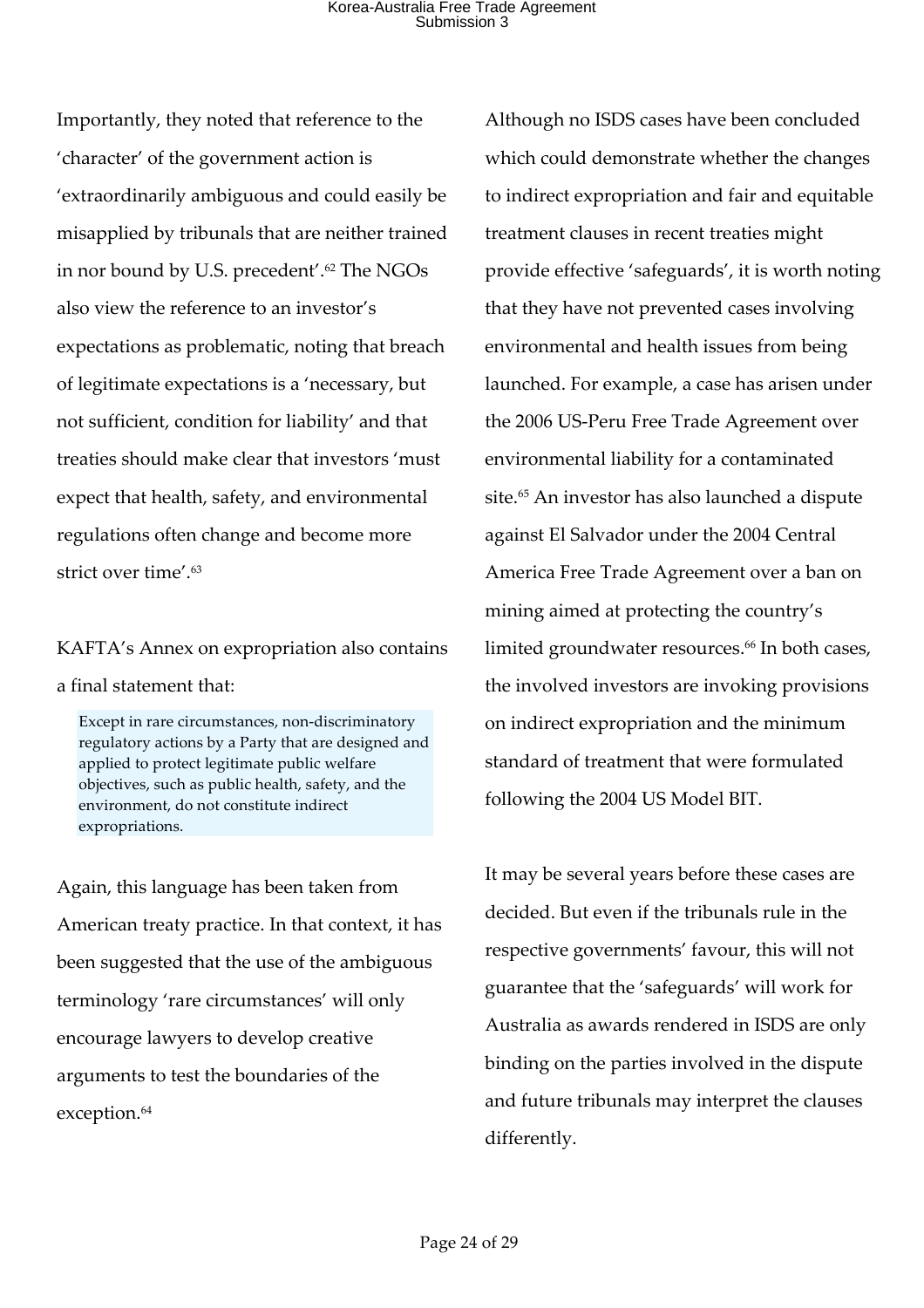### **Benefits of ISDS?**

Given the significant risks that ISDS poses to public policy, the Government should provide a strong justification for its inclusion in KAFTA. The onus should be on the supporters of ISDS to prove that it provides benefits that outweigh the costs that it imposes on public policy and the public purse.

Historically, states have argued that signing BITs and other agreements containing ISDS clauses increases flows of foreign direct investment. Unfortunately, despite numerous studies, there is no strong evidence to support this argument. In fact, the Productivity Commission in a 2010 report on Bilateral and Regional Trade Agreements could find no economic justification for including provisions on ISDS in Australia's trade agreements. <sup>67</sup>

In the absence of evidence of a positive impact of investment flows, the Abbott Government has argued that the aim of including ISDS clauses in trade agreements is to 'provide protection for those who choose to pursue new opportunities for Australia by investing abroad'.68 However, Australian investors already have access to domestic courts, which

in advanced countries like Korea are regarded as robust and impartial, and also often having access to arbitration through contracts negotiated directly with the host state.

Furthermore, the 'Australian' companies that have utilized the protection of Australian treaties thus far include the subsidiaries of British and Singaporean mining companies operating in Indonesia.69 How does providing protection to these companies benefit Australia? And even if some benefit did accrue, would it balance the risk to Australian regulation and taxpayer funds?

The absence of evidence of any clear benefits of ISDS coupled with substantial concerns about the costs of the system have led many countries to reconsider BITs and the inclusion of ISDS clauses in trade agreements. The European Commission has announced public consultations on ISDS in the Transatlantic Trade and Investment Partnership (TTIP) being negotiated with the US and representatives of some key European countries (most notably Germany and France) have stated that they would not support including an ISDS mechanism in the agreement. <sup>70</sup> South Africa has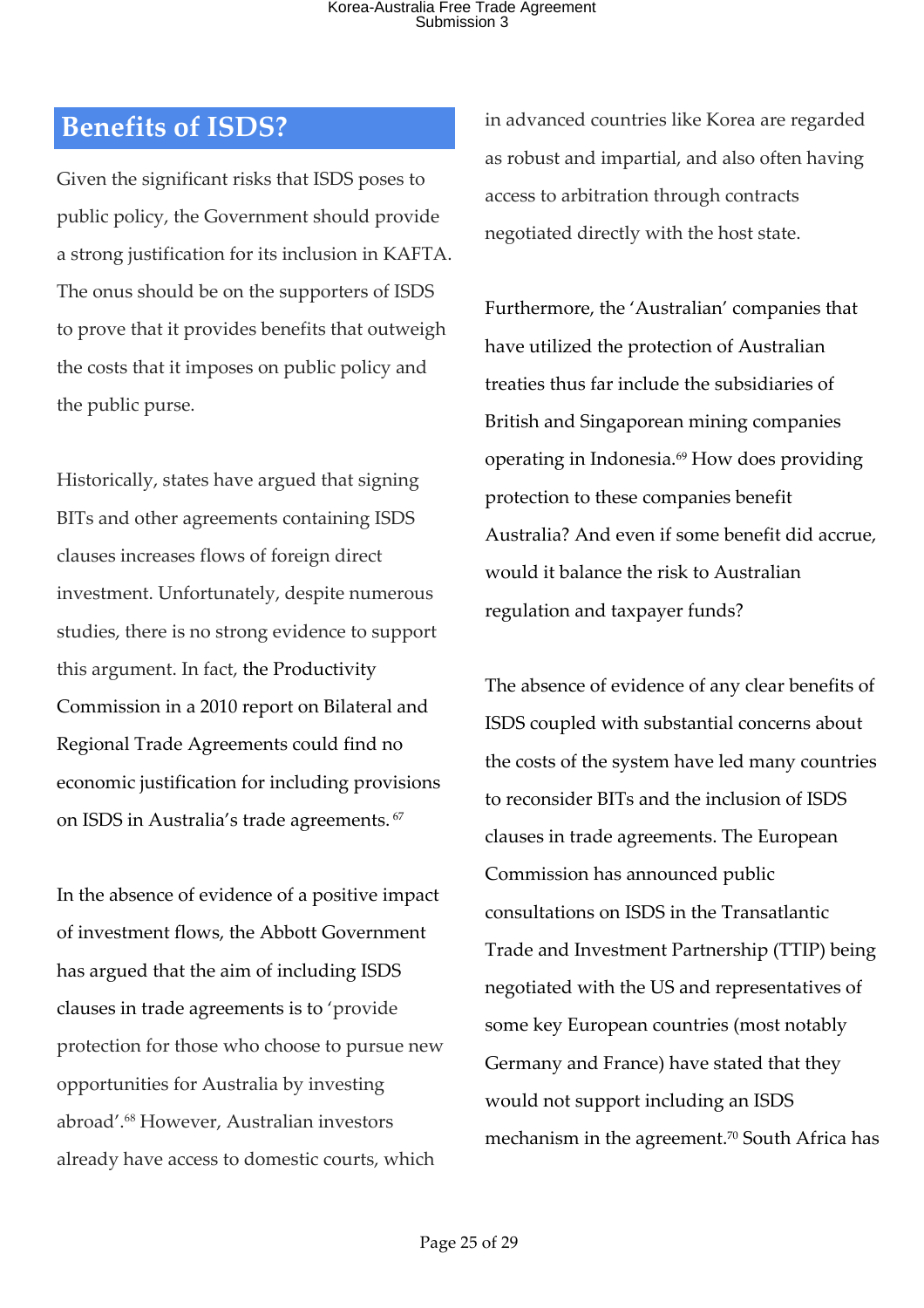moved to terminate some of its BITs and the

Trade Minister has stated that:

Investor-state dispute resolution that opens the door for narrow commercial interests to subject matters of vital national interest to unpredictable international arbitration is of growing concern to constitutional and democratic policy-making.71

In recent weeks there have also been reports that Indonesia has terminated its BIT with the Netherlands and is considering terminating all of its BITs. <sup>72</sup> India is also conducting a review of its BIT program.73

Finally, it is worth noting that ISDS has been a subject of intense public debate in Korea.<sup>74</sup> The country's Supreme Court cautioned that the ISDS clause in a trade agreement with the US could lead to 'legal chaos'.75

## **Recommendation**

This submission has outlined serious problems with the process of ISDS and explained how it poses a threat to public policy. In conclusion, it is recommended that the Government renegotiate KAFTA to remove ISDS.

Kyla Tienhaara is a Research Fellow at the Regulatory Institutions Network, Australian National University and author of *The Expropriation of Environmental Governance: Protecting Foreign Investors at the Expense of Public Policy* (Cambridge University Press, 2009) She can be contacted at: *Kyla.Tienhaara@anu.edu.au*

- <sup>1</sup> See, e.g.: *Aguas del Tunari, S.A.* v. *Republic of Bolivia*, ICSID Case No. ARB/02/3; *Biwater Gauff Ltd.* v. *United Republic of Tanzania*, ICSID Case No. ARB/05/22; *Glamis Gold Ltd* v. *United States of America*; *FTR Holding S.A. (Switzerland), Philip Morris Products S.A. (Switzerland) and Abal Hermanos S.A. (Uruguay)* v. *Oriental Republic of Uruguay*, ICSID Case No. ARB/10/7; *Chemtura Corp.* v. *Canada*.
- <sup>2</sup> Washington, DC, 18 May 2004 (in force 1 January 2005), full text of the agreement available at www.dfat.gov.au.
- <sup>3</sup> Patricia Ranald, 'The Australia-US Free Trade Agreement: Reinforcing Re-peripheralisation' in Paul Bowles, Ray Broomhill, Teresina Gutiérrez-Haces and Stephen McBride (eds.) *International Trade and Neoliberal Globalism: Towards Re-peripheralisation in Australia, Canada and Mexico?* (2008) at 43; Ann Capling and Kim Nossal, 'Blowback: Investor-State Dispute Mechanisms in International Trade Agreements' (2006) 19 *Governance* 151.
- <sup>4</sup> UNCTAD, 'Recent Developments in Investor–State Dispute Settlement'*, IIA Issues Note No. 1* (April 2014) at 1,

http://unctad.org/en/PublicationsLibrary/webdiaepcb2 014d3\_en.pdf

- <sup>5</sup> UNCITRAL Arbitration Rules, 28 April 1976, Report of the United Nations Commission on International Trade Law on the Work of its Ninth Session, UN Doc. A/31/17 (1976), reproduced in 15 *ILM* (1976): 701.
- <sup>6</sup> 'Rules of Procedure for Arbitration Proceedings (Arbitration Rules)', *ICSID Convention, Regulations and Rules* (2006) http://icsid.worldbank.org.
- <sup>7</sup> See http://icsid.worldbank.org.
- <sup>8</sup> Gabriel Egli, 'Don't Get BIT: Addressing ICSID'S Inconsistent Application of Most Favored-Nation Clauses to Dispute Resolution Provisions' (2007) 34 *Pepperdine Law Review* 1045 at 1063.
- <sup>9</sup> 'Canada: ICSID at a Crossroads', *Mondaq*, 27 September 2006, www.mondaq.com.
- <sup>10</sup> 'Private Practices', *American Lawyer* (2003) www.americanlawyer.com.
- <sup>11</sup> Jack Coe 'Transparency in the Resolution of Investor-State Disputes: Adoption, Adaption, and NAFTA Leadership' (2006) 54 *University of Kansas Law Review* 1339 at 1351-2.
- <sup>12</sup> Gus Van Harten, *Investment Treaty Arbitration and Public Law* (2007) Oxford University Press at 5. <sup>13</sup> *Ibid: 118.*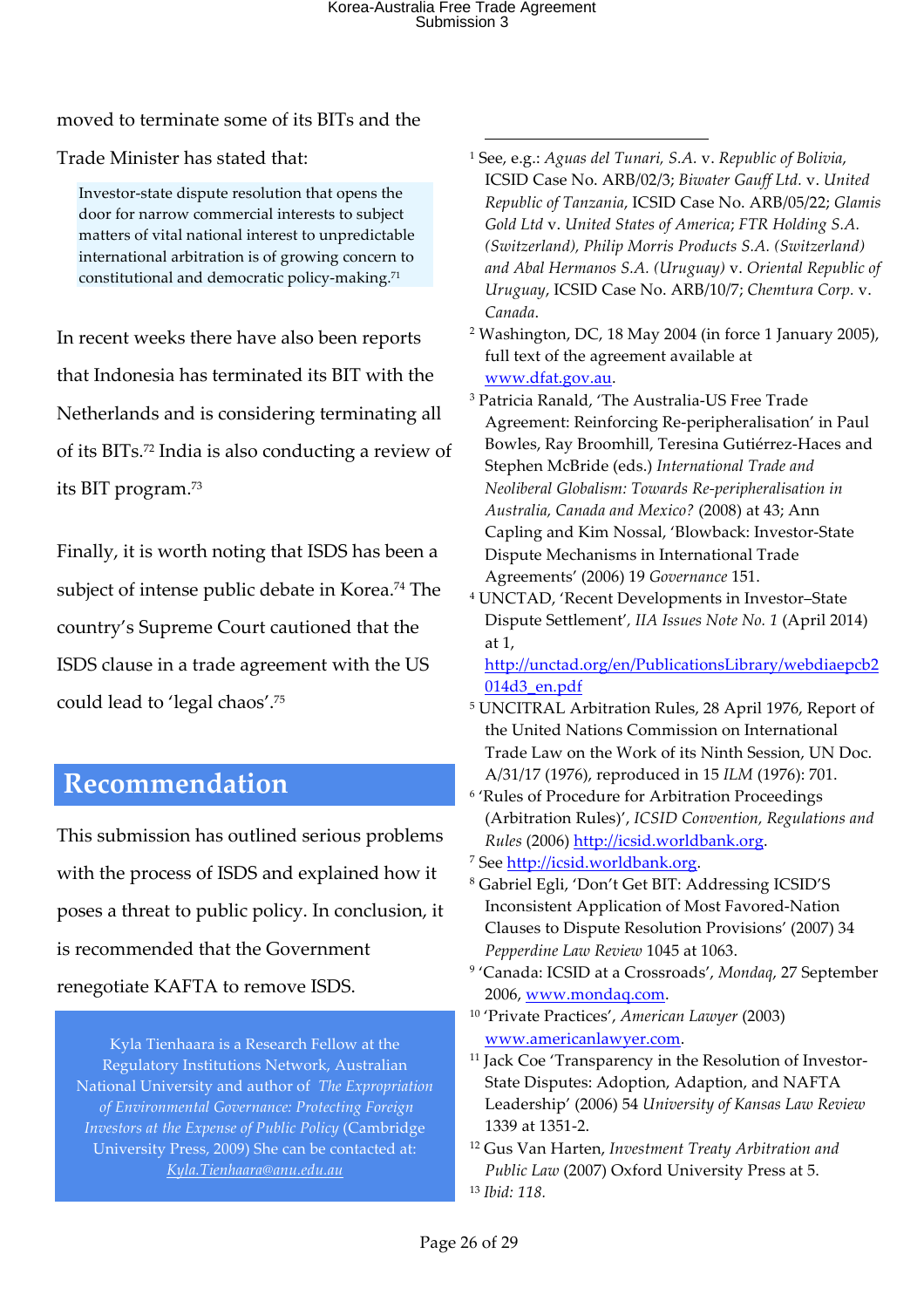- l <sup>14</sup> Carlos Garcia, 'All the Other Dirty Little Secrets: Investment Treaties, Latin America, and the Necessary Evil of Investor-State Arbitration' (2004) 16 *Florida Journal of International Law* 301 at 352.
- <sup>15</sup> Thomas Buergenthal, 'The Proliferation of Disputes, Dispute Settlement Procedures and Respect for the Rule of Law' (2006) 22 *Arbitration International* 495 at 498.
- <sup>16</sup> Howard Mann, 'Is "Fair and Equitable" Fair, Equitable, Just, or Under Law?' (2006) 100 *American Society of International Law Proceedings* 74.
- <sup>17</sup> Charles N. Brower, Charles H. Brower and Jeremy Sharpe, 'The Coming Crisis in the Global Adjudication System' (2003) 19 *Arbitration International* 415; Susan Franck, 'The Legitimacy Crisis in Investment Treaty Arbitration: Privatising Public International Law through Inconsistent Decisions' (2005) 73 *Fordham Law Review* 1521.
- <sup>18</sup> This schedule of fees is effective as of 1 January 2012.
- <sup>19</sup> ICSID Convention: Art. 61.
- <sup>20</sup> UNCITRAL Rules: Rule 38.
- <sup>21</sup> *Ibid*: Rule 39.
- <sup>22</sup> *Ibid*: Rule 40.
- <sup>23</sup> UNCTAD, *Investor-State Disputes and Policy Implications* (2005) TD/B/COM.2/62, Geneva, at 7.
- <sup>24</sup> UNCTAD, Investor-State Disputes: Prevention and Alternatives to Arbitration, *Series on International Investment Policies for Development* (2010) at 16-18, http://unctad.org/en/docs/diaeia200911\_en.pdf
- 25 David Gaukrodger and Kathryn Gordon, Investorstate dispute settlement: A scoping paper for the investment policy community, *OECD Working Papers on International Investment No. 2012/3* (2012), http://www.oecd.org/daf/inv/investment-policy/WP-2012\_3.pdf
- <sup>26</sup> *Ibid.*
- <sup>27</sup> *PSEG Global Inc. and Konya Ilgin Elektrik Uretim Ve Tikaret Limited Sirketi* v*. Republic of Turkey* (ICSID Case No. ARB/02/5), Award, 19 January 2007.
- <sup>28</sup> International Institute for Sustainable Development, 'A Parliamentarian's Guide to International Investment Agreements and their Implications for Domestic Policy-Making' (2007), Winnipeg.
- $29$  UNCTAD 2014 (see note 4 above) and UNCTAD, 'Recent Developments in Investor–State Dispute Settlement', *IIA Issues Note No. 1* (May 2013), http://unctad.org/en/PublicationsLibrary/webdiaepcb2 013d3\_en.pdf
- <sup>30</sup> M. Sornarajah, *The International Law on Foreign Investment* (2nd ed, 2004) Cambridge University Press at 330.
- <sup>31</sup> UNCTAD, 'Fair and Equitable Treatment'*, Issues in International Investment Agreements* (1999) at 10-1.
- <sup>32</sup> Surya Subedi, *International Investment Law: Reconciling Policy and Principle* (2008) at 65.
- <sup>33</sup> Thomas Westcott, 'Recent Practice on Fair and Equitable Treatment' (2007) 8 *Journal of World Investment and Trade* 409 at 425.
- <sup>34</sup> ILA International Law on Foreign Investment Committee, *International Law on Foreign Investment: First Report of the International Law Association* (2006) at 16.
- <sup>35</sup> *Ibid.* Yannaca-Small identifies similar categories of obligation falling under the fair and equitable treatment standard including: the obligation of vigilance and protection; due process including nondenial of justice and lack of arbitrariness; transparency; and good faith (which could cover transparency and lack of arbitrariness). Catherine Yannaca-Small, 'Fair and Equitable Treatment Standard in International Investment Law', *OECD Working Papers on International Investment* (2004) at 26. See also Behrens who lists good faith, nondiscrimination, lack of arbitrariness, due process, transparency, consistency and proportionality as the key requirements of fair and equitable treatment. Peter Behrens, 'Towards the Constitutionalization of International Investment Protection' (2007) 45 *Archiv des Völkerrechts* 153 at 175.
- <sup>36</sup> ILA International Law on Foreign Investment Committee (see note 34 above) at 16.
- <sup>37</sup> UNCTAD, *Bilateral Investment Treaties 1995–2006: Trends in Investment Rulemaking* (2007) UNCTAD/ITE/IIA/2006/5 at 32. See also Subedi (note 32 above) at 63.
- <sup>38</sup> UNCTAD, 'Taking of Property', *Issues in International Investment Agreements* (2000) UNCTAD/ITE/IIT/15, Geneva.
- <sup>39</sup> *Ibid* at 11.
- <sup>40</sup> *Ibid* at 12.
- <sup>41</sup> Yves Fortier and Stephen Drymer, 'Indirect Expropriation in the Law of International Investment: I Know It When I See It, or Caveat Investor' (2004) 19 *ICSID Review: Foreign Investment Law Journal* 293 at 300.
- <sup>42</sup> Muse-Fisher suggests that there is a two-part test to determine the legitimate expectations of an investor: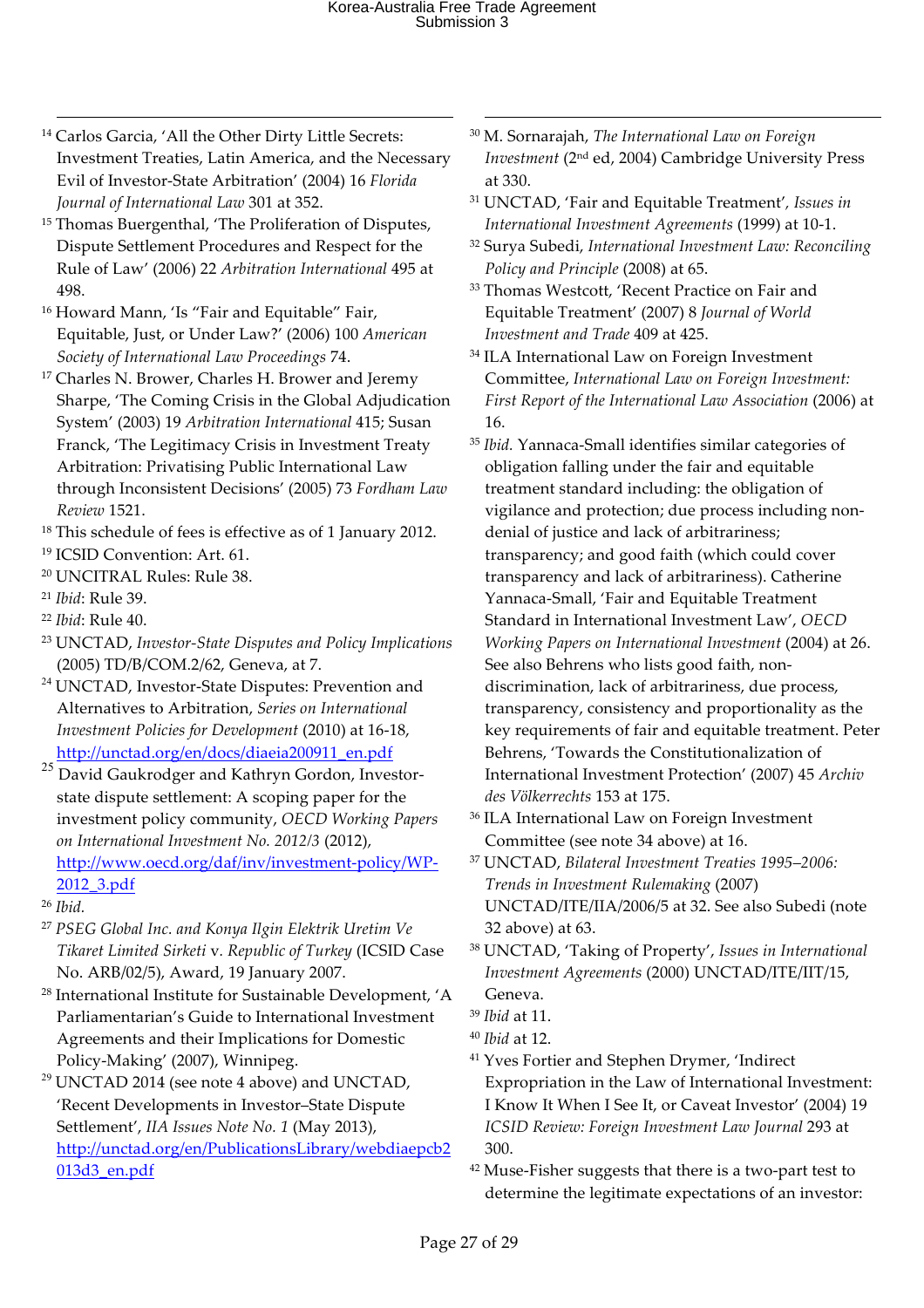(i) the tribunal must determine whether the investor had an actual expectation that his property would not be affected by a given regulation when he purchased it; and (ii) if he did have such an expectation, the tribunal must evaluate whether this expectation was reasonable. The US courts have been hesitant to find an investor's expectations reasonable when he is entering a heavily regulated jurisdiction, particularly if newly-enacted legislation only builds on the existing framework, but international investment tribunals have been less consistent in this respect. Michael Muse-Fisher, 'CAFTA-DR and the Iterative Process of Bilateral Investment Treaty Making: Towards a United States Takings Framework for Analyzing International Expropriation Claims' (2007) 19 *Pacific McGeorge Global Business & Development Law Journal* 495 at 518-19.

l

- <sup>43</sup> Andrew Newcombe, 'The Boundaries of Regulatory Expropriation in International Law', in Philippe Kahn and Thomas Wälde (eds.) *New Aspects of International Investment Law* (2007) at 417; Howard Mann and Julie Soloway, *Untangling the Expropriation and Regulation Relationship: Is There a Way Forward?, Report to the Ad Hoc Expert Group on Investment Rules and the Department of Foreign Affairs and International Trade, Canadian Department of Foreign Affairs and International Trade* (2002).
- <sup>44</sup> See: Muse-Fisher (note 42 above); Simon Baughen, 'Expropriation and Environmental Regulation: The Lessons of NAFTA Chapter Eleven' (2006) 18 *Journal of Environmental Law* 207; Jeffrey Turk, 'Compensation for 'Measures Tantamount to Expropriation' Under NAFTA: What it Means and Why it Matters' (2005) 1 *International Law & Management Review* 41.
- <sup>45</sup> Fortier and Drymer (note 41 above) at 314.
- $46$  UNCTAD (note 4 above) at 8.
- <sup>47</sup> Joongi Kim, 'A Pivot to Asia in Investor-State Arbitration: The Coming Emergence of Asian Claimants' (2012), 27 (2) *ICSID Review* 399, at 415.
- <sup>48</sup> http://www.international.gc.ca
- <sup>49</sup> Howard Mann, *Private Rights, Public Problems: A Guide to NAFTA's Controversial Chapter on Investor Rights*  (2001) IISD and World Wildlife Fund; Ray C. Jones, 'NAFTA Chapter 11 Investor-State Dispute Resolution: A Shield to Be Embraced or a Sword to Be Feared?' (2002) 2 *Brigham Young University Law Review* 527.
- <sup>50</sup> *S.D. Myers* v. *Government of Canada*, Partial Award, 13 November 2000, para 212, emphasis added.
- <sup>51</sup> *Ibid*, para 221, emphasis added.
- <sup>52</sup> Charles Brower, 'Investor-State Disputes Under NAFTA: A Tale of Fear and Equilibrium' (2001) 29 *Pepperdine Law Review* 43; Thomas Wälde, 'International Disciplines on National Environmental Regulation: With Particular Focus on Multilateral Investment Treaties' (2001) in *The International Bureau of the Permanent Court of Arbitration (ed.), International Investments and Protection of the Environment: The Role of Dispute Resolution Mechanisms*, PCA Peace Palace Papers, Kluwer Law International, The Hague, pp. 29– 71.
- <sup>53</sup> Frank Loy, 'On a Collision Course? Two Potential Environmental Conflicts Between the U.S. and Canada' (2002) 28 *Canada-United States Law Journal* 11 at 24.
- <sup>54</sup> Mann (note 52 above) at 33; Public Citizen and Friends of the Earth, *NAFTA Chapter 11 Investor-to-State Cases: Bankrupting Democracy: Lessons for Fast Track and the Free Trade Area of the Americas* (2001) at 9.
- <sup>55</sup> See further: David Schneiderman, *Constitutionalizing Economic Globalization: Investment Rules and Democracy's Promise* (2008) Cambridge University Press; Kyla Tienhaara, *The Expropriation of Environmental Governance: Protecting Foreign Investors at the Expense of Public Policy* (2009) Cambridge University Press.
- <sup>56</sup> Luke Peterson, 'All Roads Lead Out of Rome: Divergent Paths of Dispute Settlement in Bilateral Investment Treaties', in Zarsky (ed.), *International Investment for Sustainable Development: Balancing Rights and Rewards*, Earthscan, London (2004), pp. 123–49, at 139.
- <sup>57</sup> Andrew Newcombe, 'General Exceptions in International Investment Agreements', Draft Discussion Paper Prepared for BIICL Annual WTO Conference, 13-14 May 2008, London.
- <sup>58</sup> Courtney Kirkman, 'Fair and Equitable Treatment: Methanex v. United States and the Narrowing Scope of NAFTA Article 1105' (2002) 34 *Law and Policy in International Business* 343. See also Thomas Westcott (note 33 above).
- <sup>59</sup> This was the strategy of Chemtura Corporation in its NAFTA Chapter 11 case against Canada. See *Chemtura Corporation* v. *Canada*, Redacted Reply of the Claimant Investor, 15 May 2009.
- <sup>60</sup> Muse-Fisher (note 42 above) at 509.
- <sup>61</sup> Center for International Environmental Law, Joint NGO Comments on US Model BIT Review, 2009, http://ciel.org/Publications/BIT\_Comments\_Aug09.pdf